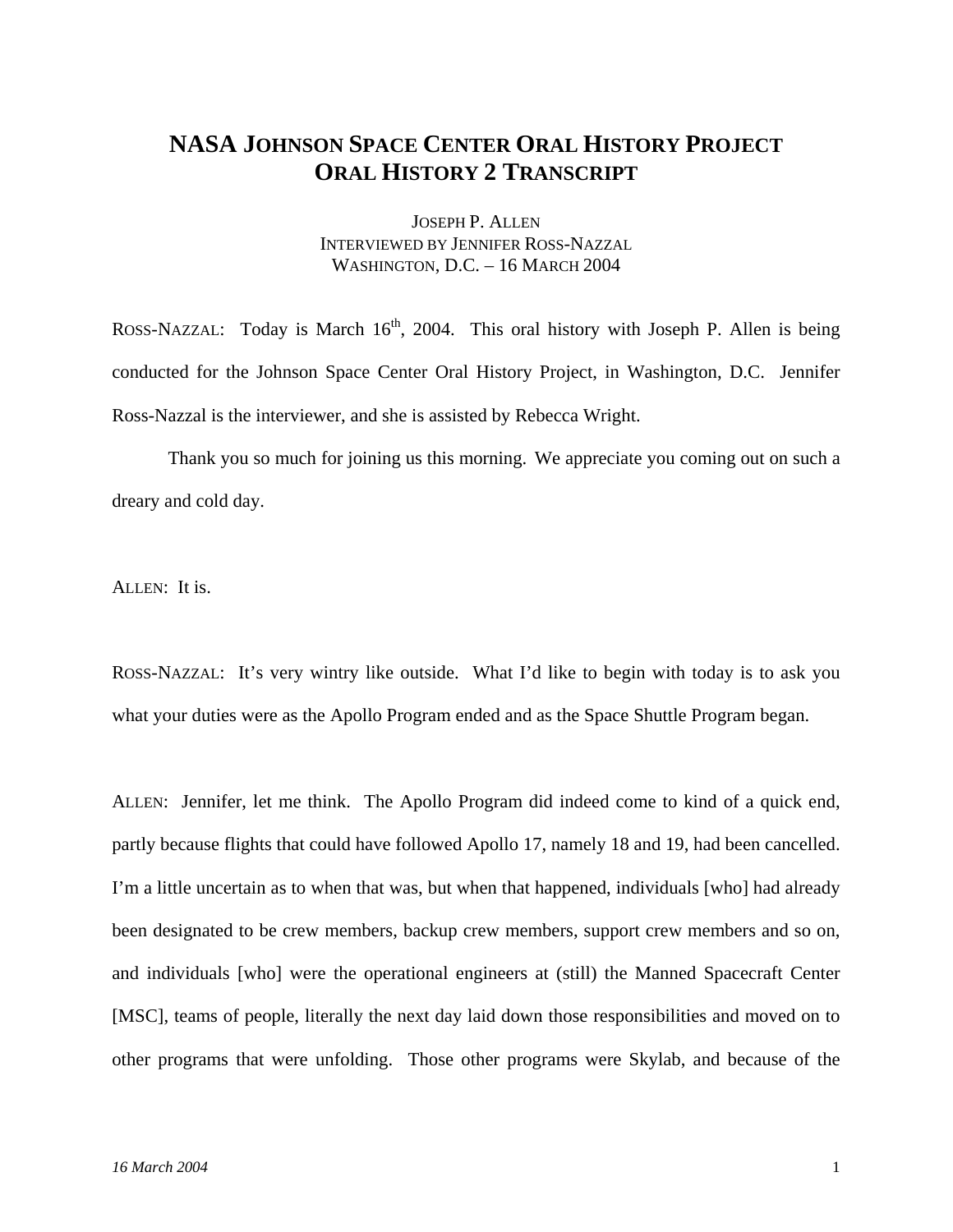commitment made by President [Richard M.] Nixon that we would be flying a mission with the "Evil Empire," the dreaded Soviet Union, the mission to be called Apollo-Soyuz Test Project.

 Individuals, [who] were still assigned to Apollo, though, namely Apollos 15, 16, and 17, had very important assignments. A consequence of that was when Gene [Eugene A.] Cernan stepped off the Moon and then a few days later they safely landed, there were numbers of individuals that had been right at the leading edge of all the operations who were now without a job assignment. And the way NASA worked, you couldn't easily transfer onto, for example, Skylab, because it was now months away and you'd have been a Johnny-come-lately for sure, were you to have [done] that. Some individuals from the last Apollos did, [however], go onto Apollo-Soyuz Test [Project] mission [to be flown in 1975].

 I was not one of them. I was a bit of an astronaut without portfolio, as "Deke" [Donald K.] Slayton had told us we were going to be, when we arrived in August of 1967. I was a physicist. There was cosmic ray physics being done at that Manned Spacecraft Center. There was a physics group there, with considerable funding, and I worked for a while there. The folks that ran it were very good research physicists [and] were my peers. They were my age, and they were quite gracious, bringing me into their groups. Nonetheless, I was not as able a physicist as I had been three years earlier, because I'd been away from it, and my interests were now elsewhere as well.

 As the months and weeks went by, I was [eventually] given an assignment by the Astronaut Office to serve on a study group headed by Don [Donald P.] Hearth, who was the Deputy Director of [NASA Langley Research Center, Hampton, Virginia]. I don't know if it was called the Outlook for Space. Was it?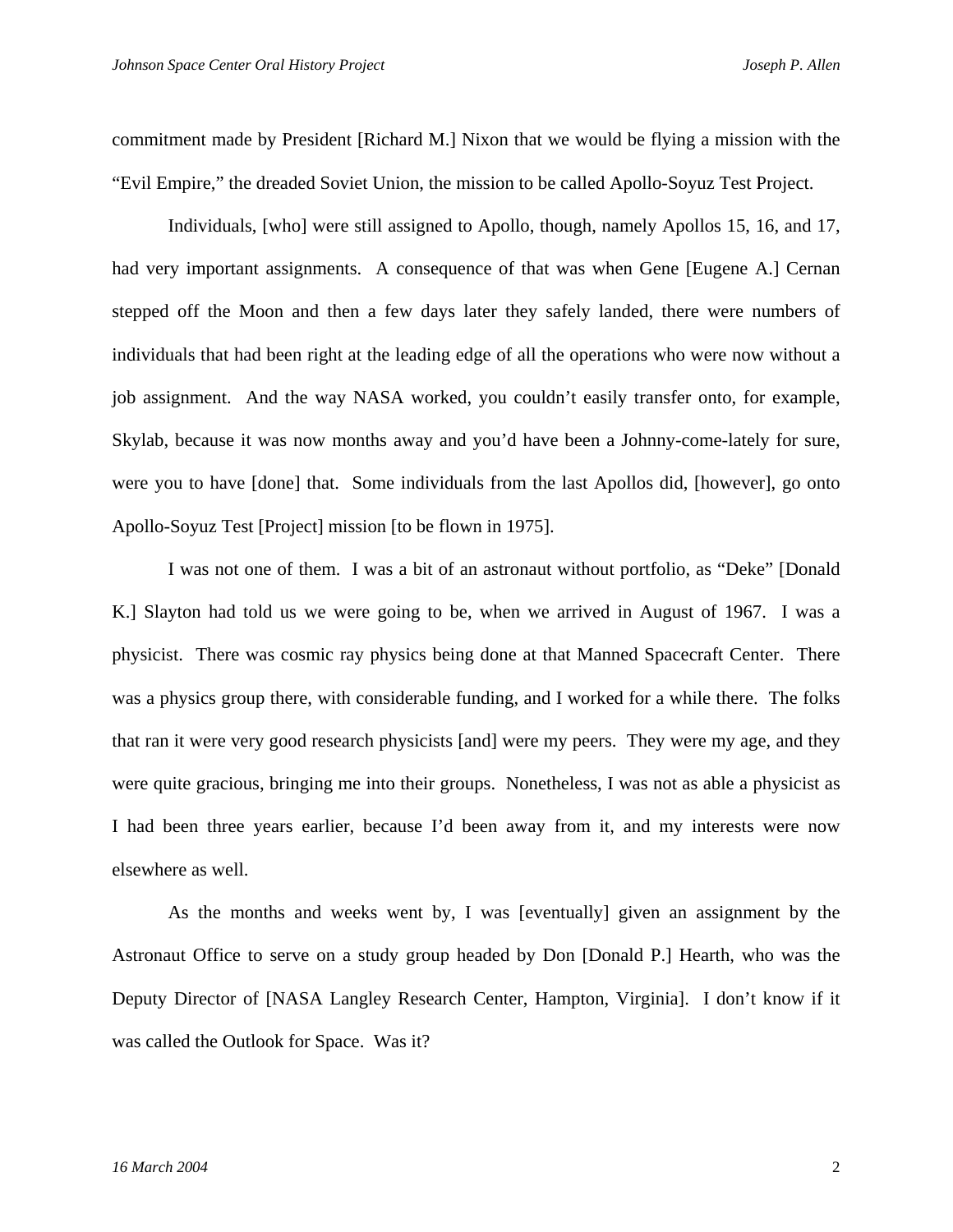ROSS-NAZZAL: Yes.

ALLEN: Was that the Hearth group?

ROSS-NAZZAL: Yes, that was headed by him.

ALLEN: Okay, because, Jennifer, in the context, I, in the first few years of the seventies, I worked on two study groups. One was the Don Hearth committee that I believe took place in 1973, '74.

ROSS-NAZZAL: In that time frame, yes.

ALLEN: It was made up of people from NASA, but there was just a few from each of the Centers. And from MSC came Max [Maxime A.] Faget, Joe [Joseph P.] Kerwin, and myself. … Then there were like three and four from the other Centers. We met for a number of weeks in various places. We heard presentations, we had many, many discussions ourselves, and then we wrote a report, and again, as I recall, the framework for this was Apollo is finished and had been a resounding success. We were to presume that Skylab had flown, and I suspect that we did part of this during the Skylab missions. I don't really know. … Presume Skylab and Apollo-Soyuz had flown. The country was also committed to develop a reusable Space Transportation System, later to be known as STS, or the Space Shuttle. We were to presume that [STS] was operating successfully in the late 1970s.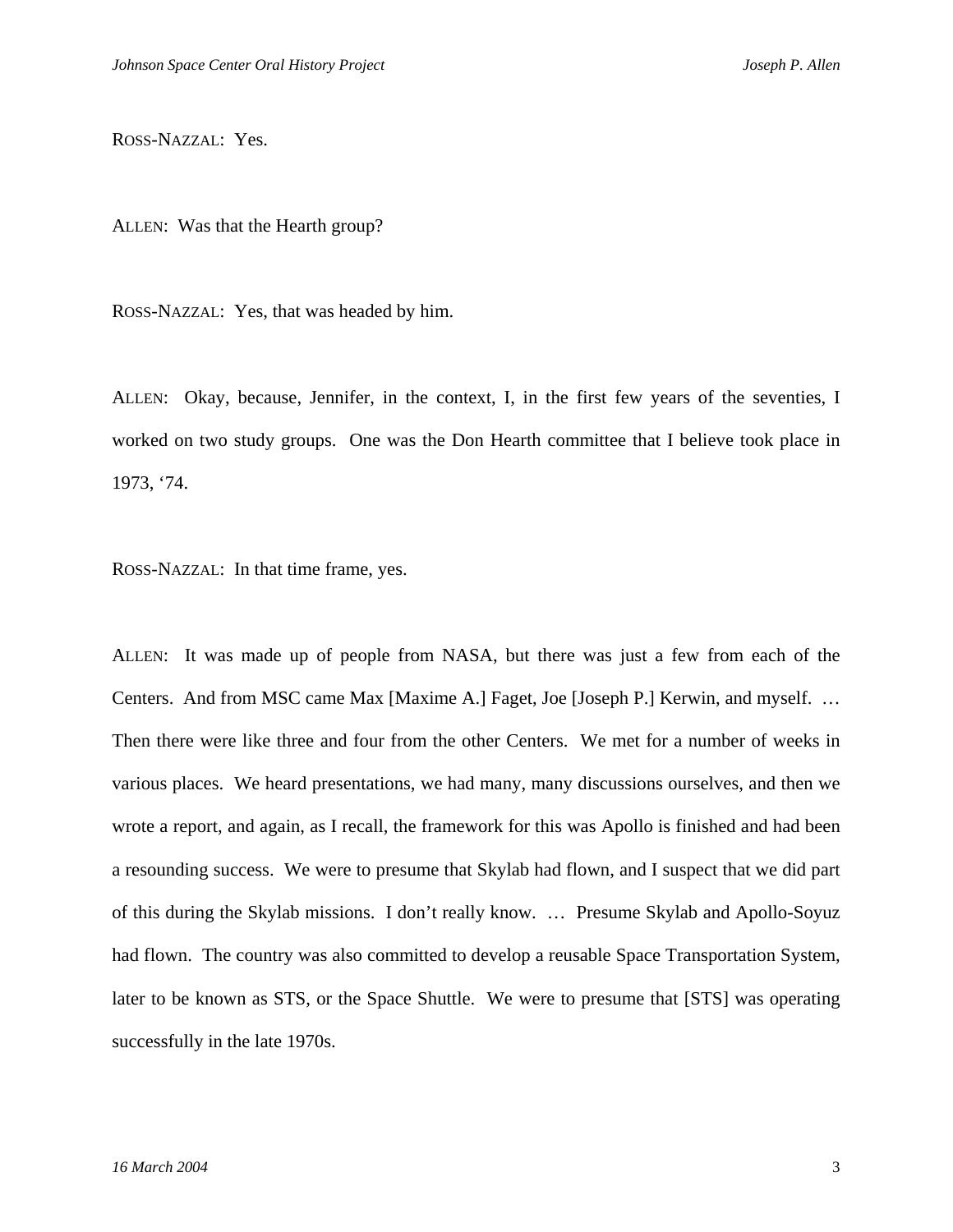With those as the arrows in the space quiver, what should the country undertake? What was the outlook for space? I would have to go into the history shelves and pull out [the report] and see what we said, but my recollection, again, was it was a good effort, and I think some of the things that came out of it were things like the Space Shuttle would enable laboratory-type things to be in space, including the Spacelabs [intended to] stay in space for some weeks, and scientists on the ground [with improved] communication links to their colleagues that were orbiting the Earth.

A consequence of [the report] was [a recommendation leading to the development of] a satellite system that enabled the Space Shuttle to talk to the ground all the time. That satellite's called TDRS [Tracking and Data Relay Satellite], and it's what enables the constant communication right now. So that was a recommendation made by that group to the NASA Administrator, and the Administrator thought that it was a good idea. There were other such recommendations made. Again, I won't embarrass myself by recalling exactly what they were.

Both the assignment was interesting and the timing of it was interesting, from my point of view. The assignment was interesting, because suddenly I was in contact with people from all around the agency, [an opportunity] very educational to me. I came away with an understanding of why we have research facilities in California, in Cleveland, in Virginia. And I came away with a much better understanding of why we, [NASA], have a Goddard Space Flight Center [Greenbelt, Maryland] and what its roles were, etc., etc. And I had a real appreciation for colleagues at NASA whom I'd not known before. It was fun.

Again, my opinion is that this was a time when the administration, which had been so interested in space, really beginning with President [Dwight D.] Eisenhower and certainly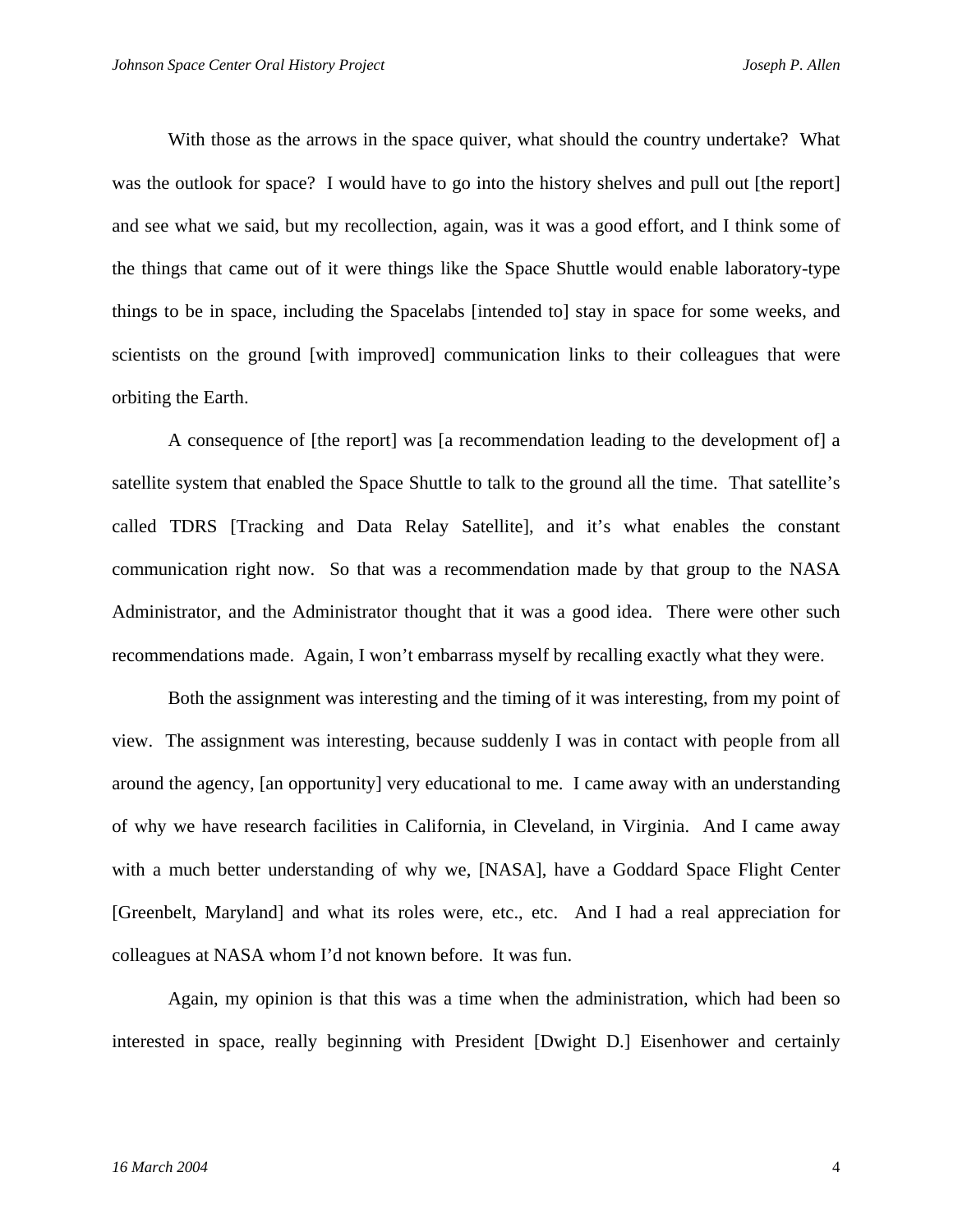continuing with JFK, [John F. Kennedy, was] now was bordering on being unaware what NASA was doing. …

The Congress, on the other hand, still had an interest in space, and the way this country works, or doesn't work; we can read [in] the Constitution, then see it in action. [Simplistically], it's a give and take between the administration and the Congress, with the administration leading the way, presumably, and the Congress then enabling, giving suggestions, but then enabling.

With regard to space, the administration was not leading the way. It was giving no direction that I can remember. The Congress was beginning to state what it wanted done in space, and I'll come back to this in a bit. In addition, groups like the Outlook for Space gave the NASA leader a guidebook that he could follow to lead an otherwise undirected agency. …

In the course of our presentations to the Administrator and the Deputy Administrator, namely, Jim [James C.] Fletcher and George [M.] Low, I now realize they got to know me as well. [In general, they of course knew of the] astronauts, but didn't know any of us very well. George Low knew the first astronauts very well, because he had served at the Manned Spacecraft Center. But I had arrived after he had left, and he was now back in NASA Headquarters [Washington, D.C.]. …

I also, interestingly, got to know Max Faget very well, and he's a man I admired then and still do. He's just quite a remarkable individual. Not the least of which, he reminded me every day, and still does, of my grandfather, whom I adored. He wasn't that much older than I, but he just had characteristics of my grandfather.

Now I'm going to stop and think out loud a little bit. I later served on the Augustine Committee. When did that [occur]?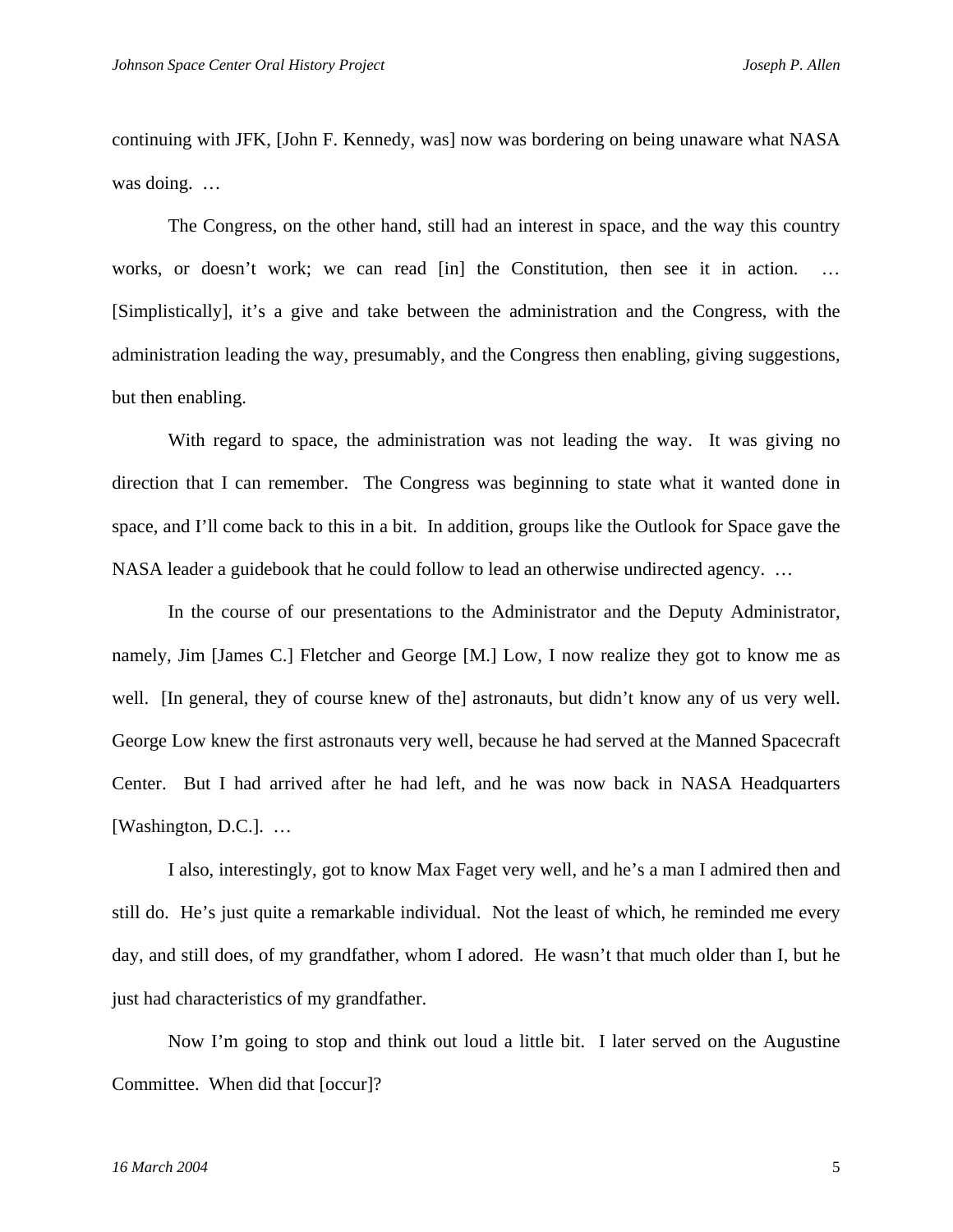ROSS-NAZZAL: In '9[0].

ALLEN: I somehow thought it was sooner. So let's just say, '74, so [fifteen] years later I sat on a very similar committee that's called the Augustine Report, and there were some great similarities between the two reports; the Augustine Report considerably more professional in a way, because it drew on experts that were outside the agency, and Norm [Norman R.] Augustine himself is a genius, just a genius. He is just one of the greatest intellects of our time, particularly in engineering and science. Plus, he was—is—an extraordinarily successful businessperson, so he understood the economic engine of this nation as well as any human.

 Let's go back to the middle 1970s. Some weeks, maybe a couple of months, after our last report to the Administrators, a secretary in the Astronaut Office said, "Dr. Allen, there's a Dr. Fletcher on the telephone line for you." She didn't have any idea who this was. I kept thinking through my list of physicists whom I knew to think of a Dr. Fletcher, and I didn't know a physicist by the name of Fletcher. I didn't know who it was either.

I took the phone call, and a voice said, "Joe, this is Jim Fletcher at NASA Headquarters. I would like to talk to you about a job. It is the worst headache in the world, but I think you would be good at it, and George Low thinks you would be very good at it, and we want you to consider doing it. We would like you to do the job. The job is to be an Assistant Administrator [AA] of NASA. The responsibility is for Legislative Affairs."

Well, this was a sobering phone call for several reasons. One is, I had been in the Astronaut Office by then seven years, [but] had not gotten close to a spaceflight, even on a backup crew. My age was such and I was convinced that my abilities were such, I would be able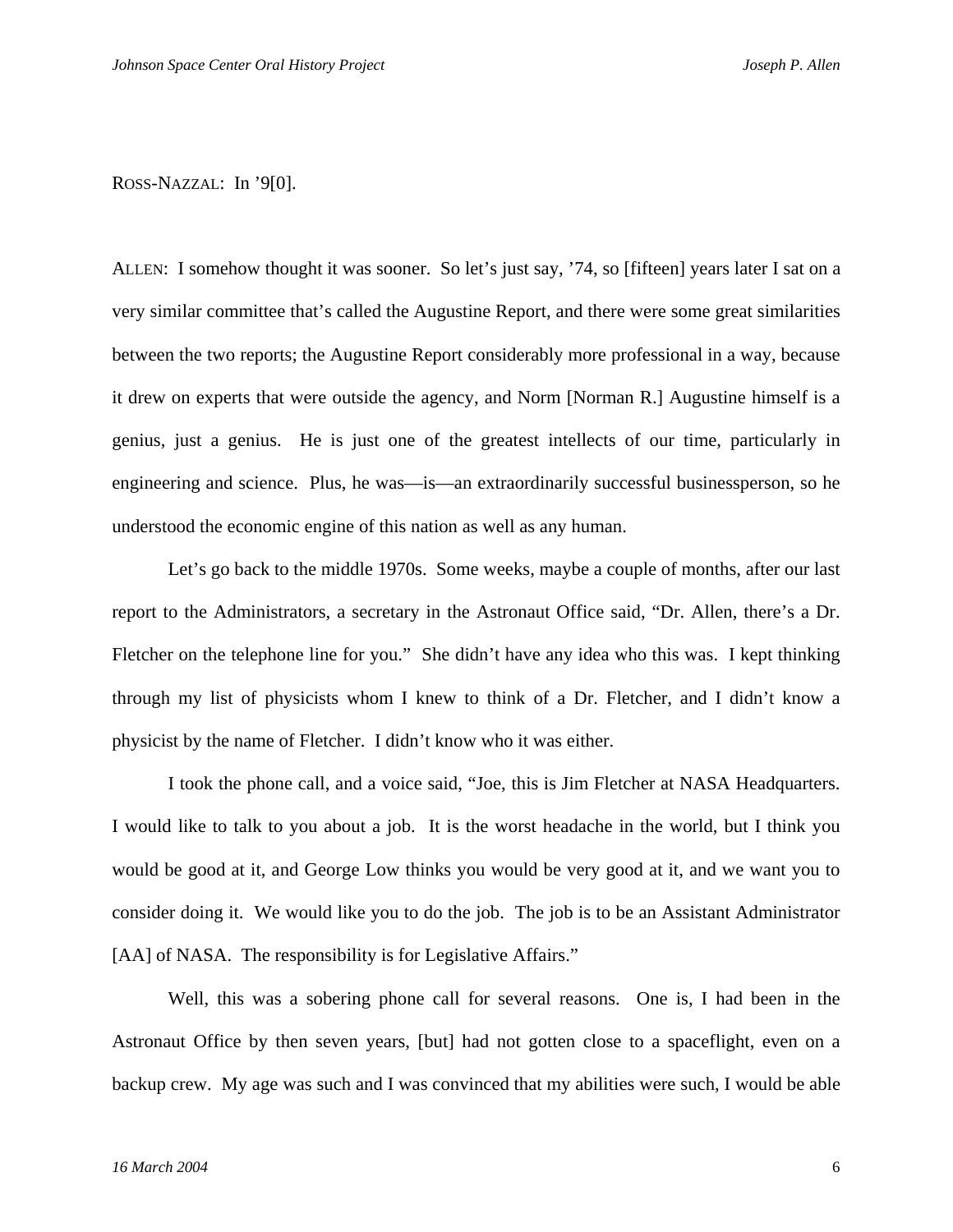to fly aboard the Space Shuttle, when it worked, without any question in my mind. It's something that I really wanted to do. I was also aware that any individual who had left the astronaut program had never been permitted to come back, for whatever reason. So I was on the horns of a dilemma.

Nonetheless, the Administrator—I talked to George Low and to Chris [Christopher C.] Kraft [Jr.], both, and I think Chris was then the Director of the Center. If not, he was awfully close to it. This, again, would have been in '74. He certainly had responsibility for all of the operations, and the astronauts were under his wing. There was a letter written, I think by Dr. Kraft, to me, saying, "Joe, we understand you will be [serving for a while at] NASA Headquarters. It is our intent for you to come back into the Astronaut Office." Of course, a letter, if he were no longer there [at JSC even though] signed by him may or may not [be honored]. ... So I was nervous about it. Plus, I had young children, and to uproot them and move to Washington, D.C., was not without its difficulties.

That said, I decided to do it. Now, the person in the job [I was to take] was Gerry [Gerald D.] Griffin, and Gerry and I had worked together very closely in Apollo, particularly Apollo 15. He was, of course, a Flight Director. Gerry was very keen on getting out of the job, and he clearly had recommended me as a good replacement.

So I moved, with family, to Washington, D.C. I was actually sworn in by Jim Fletcher, because I was now a government appointee, a high official, sworn in on a Bible that he had in his office, with my wife standing there. There are [even today] some quite interesting pictures of an individual purporting to be me, clearly a much younger person, being sworn into that job.

[After the swearing in ceremony], Gerry took me into his [NASA Headquarters] office, right across the street from [Smithsonian National] Air and Space Museum [Washington, D.C.],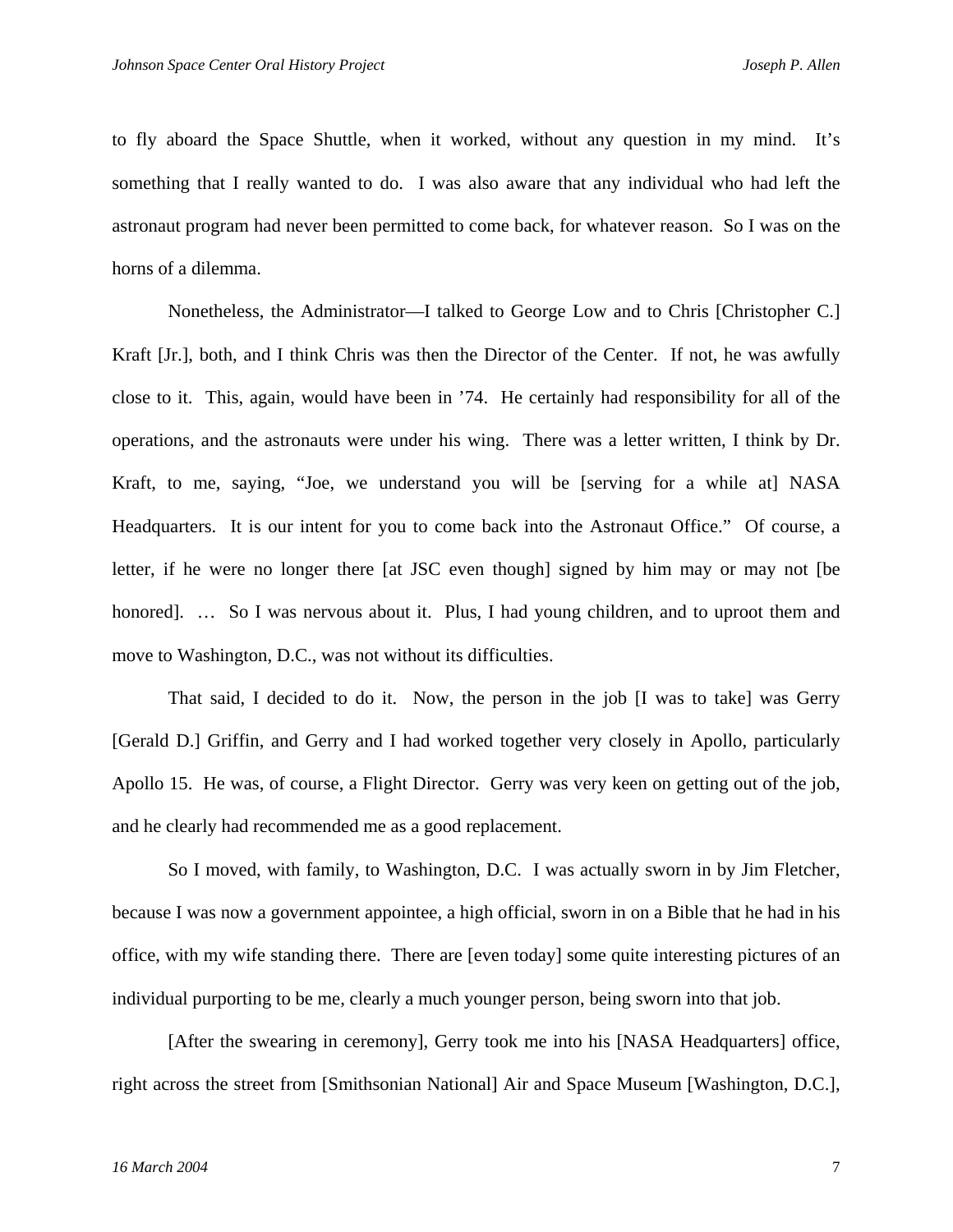not yet opened. The office looked out on the Capitol Building. … [The Capitol] was gorgeous. … I said, "Gerry, I'm a physicist. I know nothing about this [building]."

He said, "There's not too much to know." He said, "The House of Representatives, 435 people, is there on the south. They're called Congressmen. The Senate is 100 people, there on the north. Don't ever get the two confused, and if you don't get them confused, you'll be fine." He also gave me a little book that's written for eighth graders that's entitled *How A Bill Becomes Law.* He told me to read that and clued me in on a few other things, delicate problems that we were working, and then he quickly moved back to Texas.

I was there for three years. It was far and away the most difficult NASA job I had in many ways. It was [both] fascinating [and] a terrible headache. That said, I made some of the best friends in my life, an example being Don Fuqua, who was a member of Congress, a gracious and thoughtful individual, and my respect for individual members of Congress went way, way up.

I [also] got the chance to work very closely with George Low and Jim Fletcher and, again, George Low was one of the great leaders of the space program, without any question, an extraordinary human being.

I can give you vignettes of those years that will go for hours, right now, and I don't really know how to start. Well, I do know that there had been about six people in this job before me, going back to the very first one when NASA was formed, maybe five. The last one [had been] Gerry Griffin. He had been extremely good at the job. Earlier people had been either good or bad, but I think, to an individual, they had each left because of an onset of extremely bad health, at least two very serious heart attacks. [This] shows something of the pressure and tension of the job.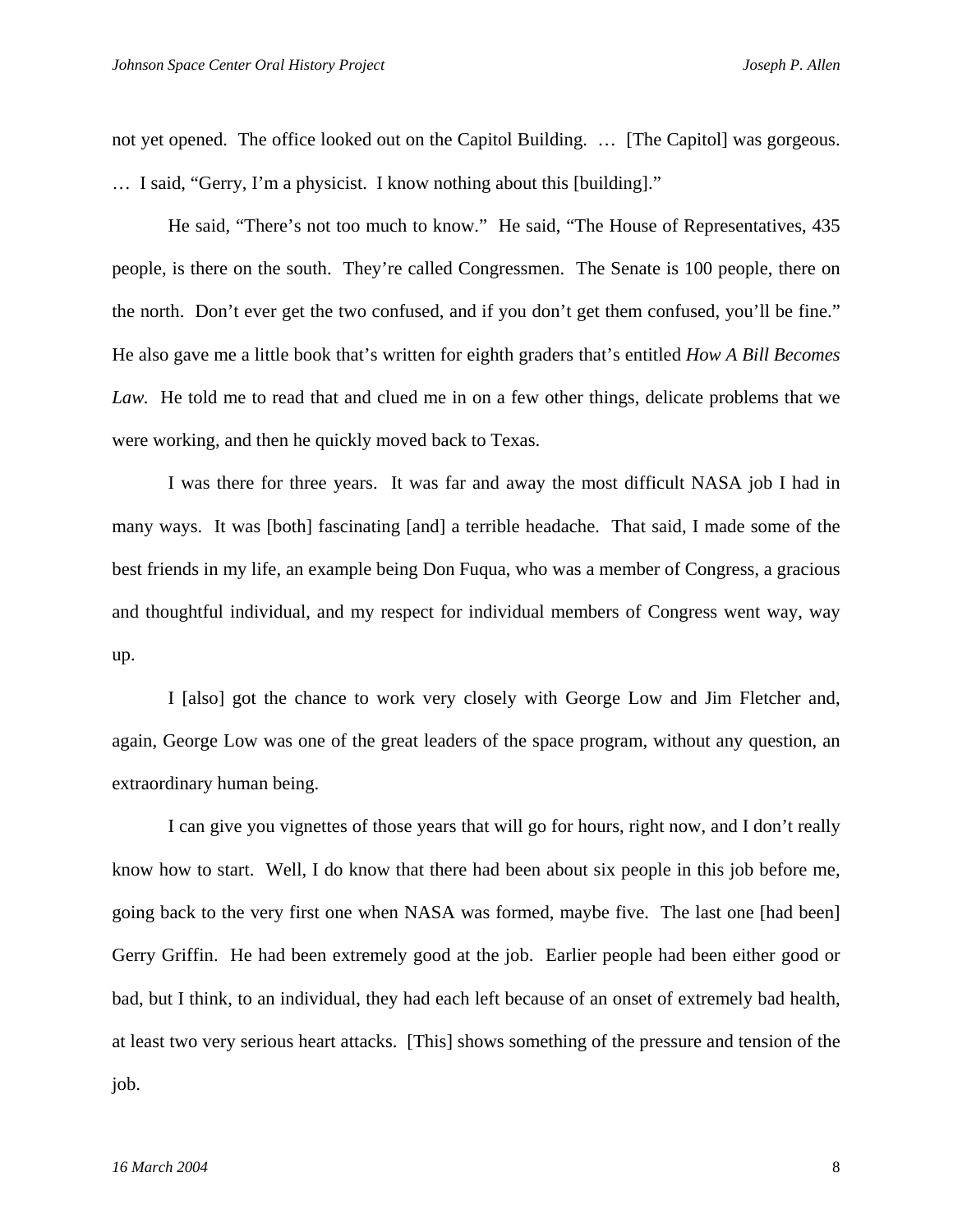The Assistant Administrator's responsibility is to assure a constructive and continuing communication between the agency and the Congress, a communication that results in two bills being passed into law each year. The first bill authorizes NASA to do what it wants to do in the next year. It's called the authorization bill. The second one appropriates the money enabling NASA to do what it is authorized to do. It's no more complicated than that.

The process whereby that happens [begins with a] series of hearings held by the Congress for the members of Congress as they make decisions about what is good in the draft bills and what is bad and what they, the Congress, will agree to do. [In a nutshell], the President puts forth to the [Capitol] Hill the draft bill[s] each year. [They] come from the President. Actually, NASA drafts its own bill, what it wants, how it should read, and there [are] very important charts at the back that's called the budget; what monies it needs to do this. This draft is worked out months earlier in discussions, arguments, head-banging sessions, between the NASA Administrator and Assistants and the President. (The individuals that do it for the President are actually the Office of Management and Budget.)

[Administration officials] ultimately arrive at what they, the administration, agree is to go to the Congress. That's "the President's request." Then the Congress, for about nine months, argues over this request, and then, in a perfect world, passes judgment on what they, the Congress, agree to authorize NASA to do, and what they, the Congress, appropriate in terms of monies for NASA.

The NASA budget in the Apollo years was approximately four pennies out of every tax dollar. The NASA budget during the years I was there, I will guess, was about a penny out of every tax dollar. The NASA budget today, I would guess, is about—and this is just a guess—is probably a fifth of a cent out of every tax dollar. It reflects how our federal budget has gone up,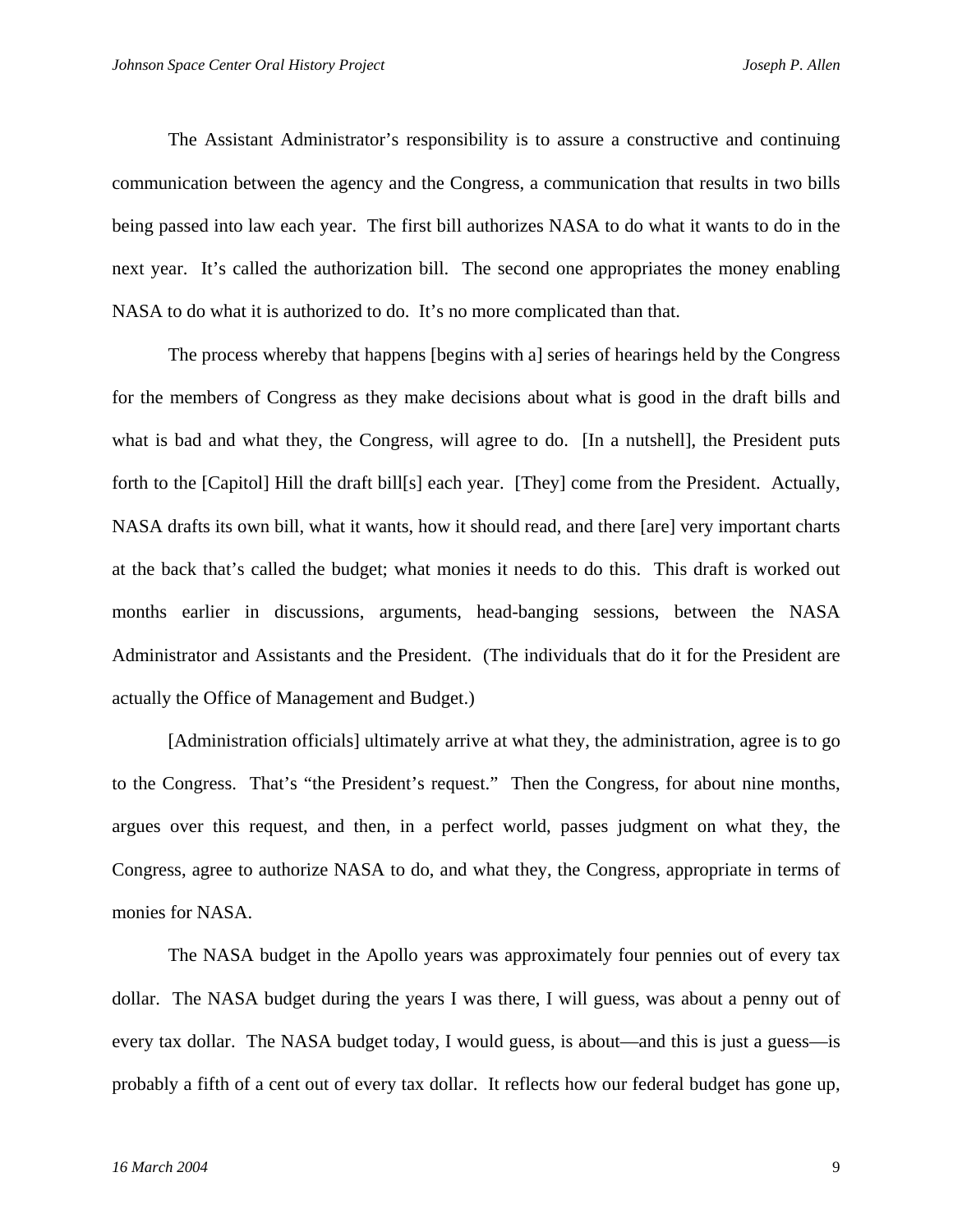up, up, and the NASA budget has gone up, but from about \$5 billion a year up to about fourteen, so nowhere near what the federal budget has [done]. [The NASA] size of the pie has been increasingly smaller.

There are typically a hundred NASA-related hearings each year, so there's at least a hearing about NASA every third day in the whole course of the year—a surprising [number]. And these all have to be orchestrated, witnesses have to be prepared, testimony has to be drafted, and the Assistant Administrator's job is just to make sure that gets done, if not doing it himself. So there's an enormous amount of work.

Also, [it is essential that there] is continuing and very honest, open communication between the NASA Administrator and members of Congress, because the minute distrust raises its head, there will be troubles. And I will assert that I was very good at the job. As my evidence, look at the tenor of the hearings in those years contrasted to the tenor of the hearings right now. There is terrible suspicion between members of Congress right now and what they suspect NASA's doing or not doing. It's not necessarily—in fact, I won't say it's the current Administrator's fault at all. The fault lies in large part in the hands of an Associate Assistant Administrator in NASA, no longer there, recently fired, who clearly was not being very successful, exacerbated by the peculiar signals that are coming out of the current administration, not from the Administrator's office, but from the President's office, that the Congress doesn't trust at all, and we won't talk about current politics at all right now. [The task today is to recall] past history [of NASA, the] history of space. [Our task] has nothing to do with [reflecting on] what's going on right now.

I was in the job [of AA for Legislative Affairs] for three years. In my first week, my first hearing was George Low was going to testify in front of the Senate Appropriations Committee.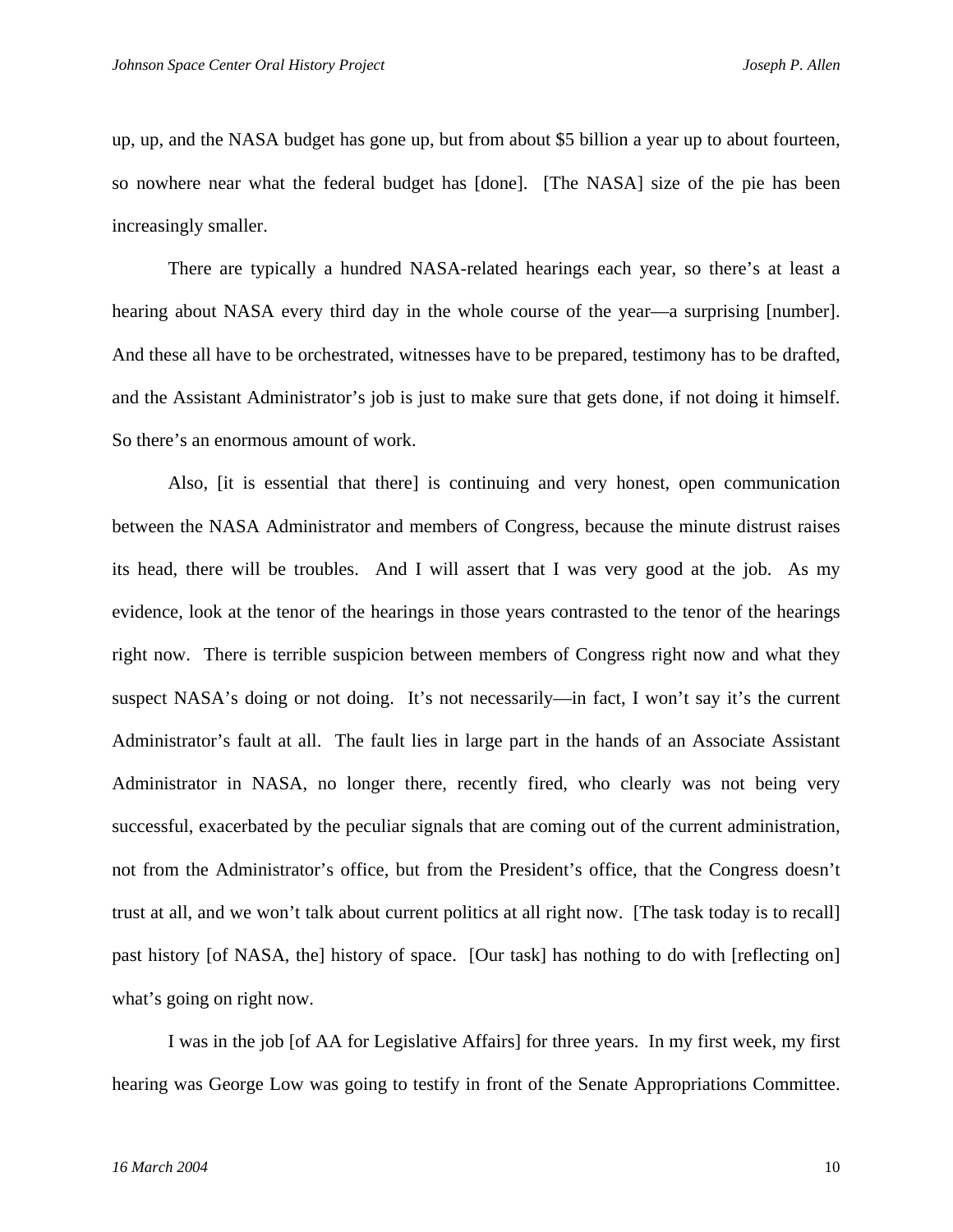The Chairman was Senator Bill [William] Proxmire, who was outspokenly anti-NASA. … Many NASA people were made very nervous by him. Jim Fletcher was one of those. Jim Fletcher, I think, could barely tolerate the man, but Jim would never say a bad word about any individual. But you could just judge by body language when the two were together, the Administrator did not like the Chairman.

George Low, in contrast, was respectful of everybody, and he certainly wasn't cowed by the Senator. [About one hour before the hearing], I met George in his office; we went out to the elevator at the old NASA Headquarters; we got in the elevator, and in an attempt to make myself feel a little less nervous, I said to George, "Well, George, you'll be in very professional hands today," referring to myself. I'd been in the job only one week.

And he smiled and he looked at me and he said, "Yes, Joe, I know. I'll be in my hands." [Laughter] Which was exactly correct. He always was a very good witness, a thoughtful witness, always completely honest.

Perhaps three weeks after I was in the job, the Administrator's secretary called me. I think her name was Frances. She [was] a very nice lady, had been in the job a long time. She was loyal to a fault to Jim Fletcher. ... She said, "Dr. Allen." She always called me Dr. Allen; everyone else called me Joe. "Dr. Allen, Chairman Proxmire is calling Dr. Fletcher. Why is the Chairman calling Dr. Fletcher?"

I didn't have the slightest notion, of course. I said, "Frances, I don't really know. Why doesn't Dr. Fletcher take the call?"

"Well, he's not here right now. I've told the Chairman that Dr. Fletcher's not here right now."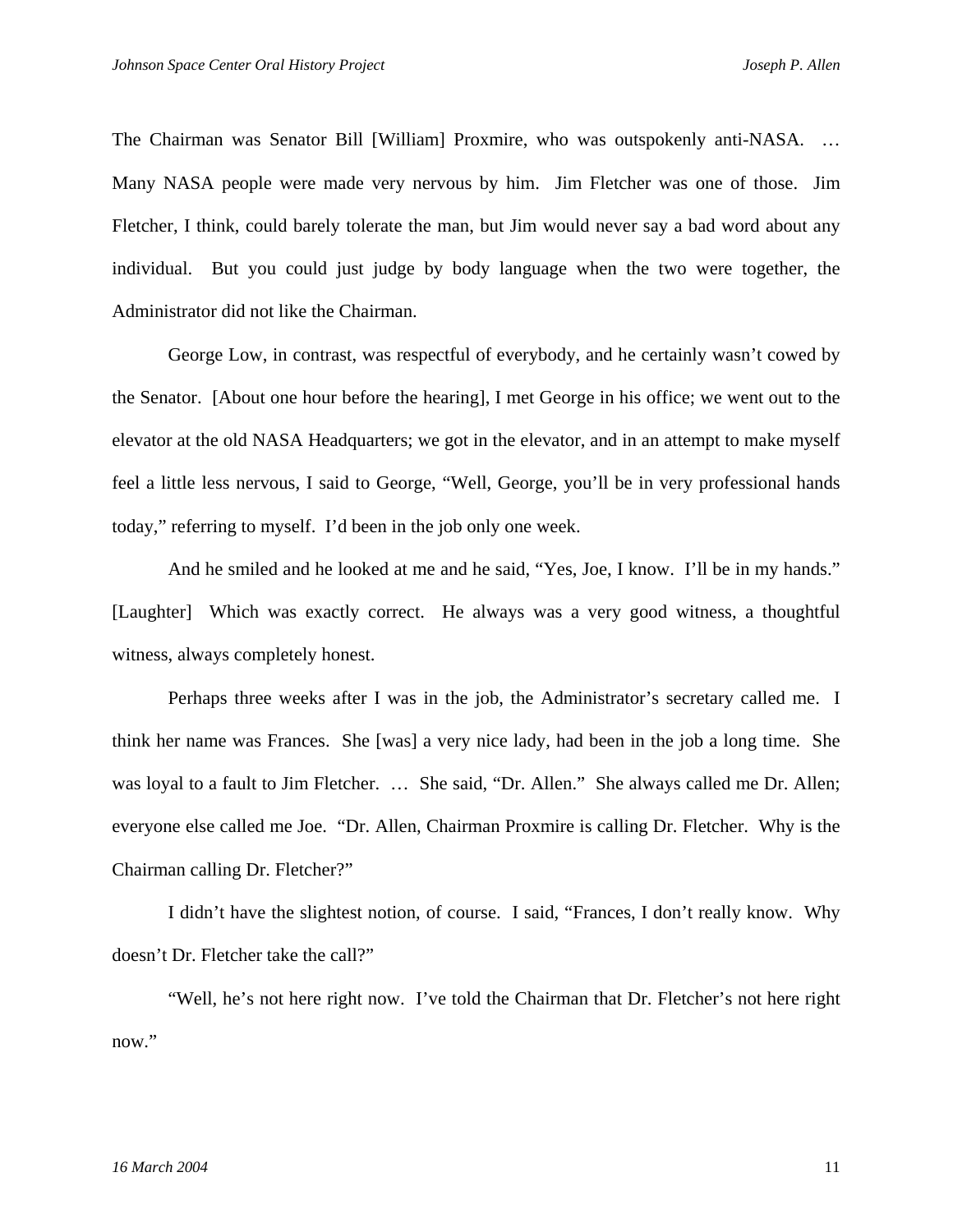I said, "Well, Frances, the schedule shows that Jim has got a meeting going on [in his office]."

She said, "He's left the building. He's walking around the building, because he does not want me tell a lie." [Laughter] So he walked outside the building, and she told the Chairman he wasn't here.

By then I had established some friendships. I called the Chairman's Administrative Assistant, a man named Tom Vandervoort and said, "Tom, the Chairman's calling."

He said, "Oh, Joe, we've got—," and he explained to me what it was. But, really, within a few weeks, I had acquaintances and, actually, lifelong friendships made with people that worked in the offices of the members of Congress, and it was useful all the time I was in that job.

I was going to say, I asserted that I was good at [the job] because of the nature of the hearings. Also, in the solid recognition on the part of the Congress that what NASA wanted to do was worth doing, and they, without fail, every year I was there, appropriated the dollars and gave the authorization that was requested, sometimes a few million short, but out of five, six, seven billion dollars, it was just a token amount [of "marking us down"]. And on one occasion, they even granted more dollars appropriated than OMB [Office of Management and Budget] wanted NASA to have. So it was a good run.

The major issues and challenges to NASA in those years were being successful in the operation of the Apollo-Soyuz Test [Project] mission, which NASA was [to fly] in 1975 [and] getting initial funding for large space science projects. [Major projects] were the Space Telescope, now the Hubble [Space Telescope] that's flying; the Jupiter orbiter probe that later was renamed *Galileo*, which was extremely successful; the successful operation of the two *Viking* spaceships that had been committed to earlier and [the] highest priority was completing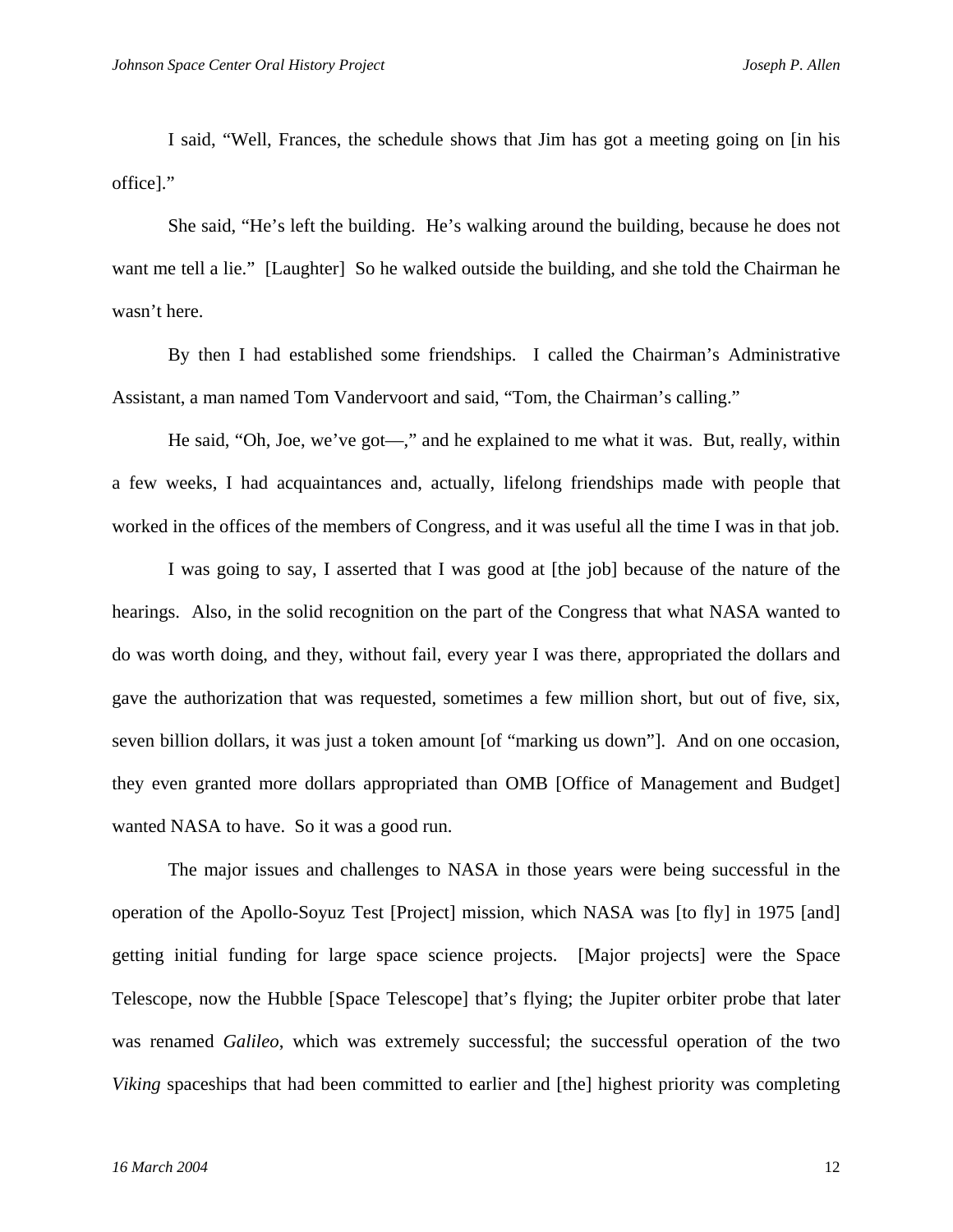the design, engineering, manufacturing, and testing of the Space Shuttle. And these were the years where the Space Shuttle main engines were not passing [tests]; they were blowing up on the test stands and prototype test articles that involved the heat tiles were falling off prototype bellies of the Orbiters, [all in all not a pretty picture].

So the NASA was clearly facing serious development problems. [As a consequence, tough arguments were taken] to Capitol Hill with people who could articulate what the problem[s were] and what the agency intended to do to fix [them] in a way that was convincing to the members of Congress. Again, we were successful in [mounting compelling arguments].

The prototype Shuttle airframe was constructed [in 1975-76]. ... NASA, in those years, ran a contest to see what [the first Shuttle] should be called, and an enormous groundswell of people, now known as Trekkies, submitted a write-in vote, *Starship Enterprise*, and NASA, [perhaps because of] way they had devised the contest had no choice but to accept [the selection. Thus it was] named *Enterprise.* There was a certain irony in that NASA forgot to mention that this ship would never go to space. But never mind that. I think elements of the Trekkies, when they found this out, thought they had really been hoodwinked big time. But the *Enterprise* was named and it was tested [as a test article flying] off the top of a 747 aircraft.

I'll tell two stories about that testing. A very important man in the Senate was Senator Barry [M.] Goldwater. Senator Goldwater had been a pilot in the Second World War, and he knew a lot about aviation. He was very proud of the aviation [success of America]. And he sat on several NASA committees, was interested in NASA and was a strong supporter of NASA, but he thought this was the most cockamamie idea he had ever seen, [the testing of Shuttle by] affixing the Orbiter to the top of the 747 and then exploding away the bolts that held it there. He knew in his gut that, once released, [the Orbiter] would slide back and hit the tail of the 747,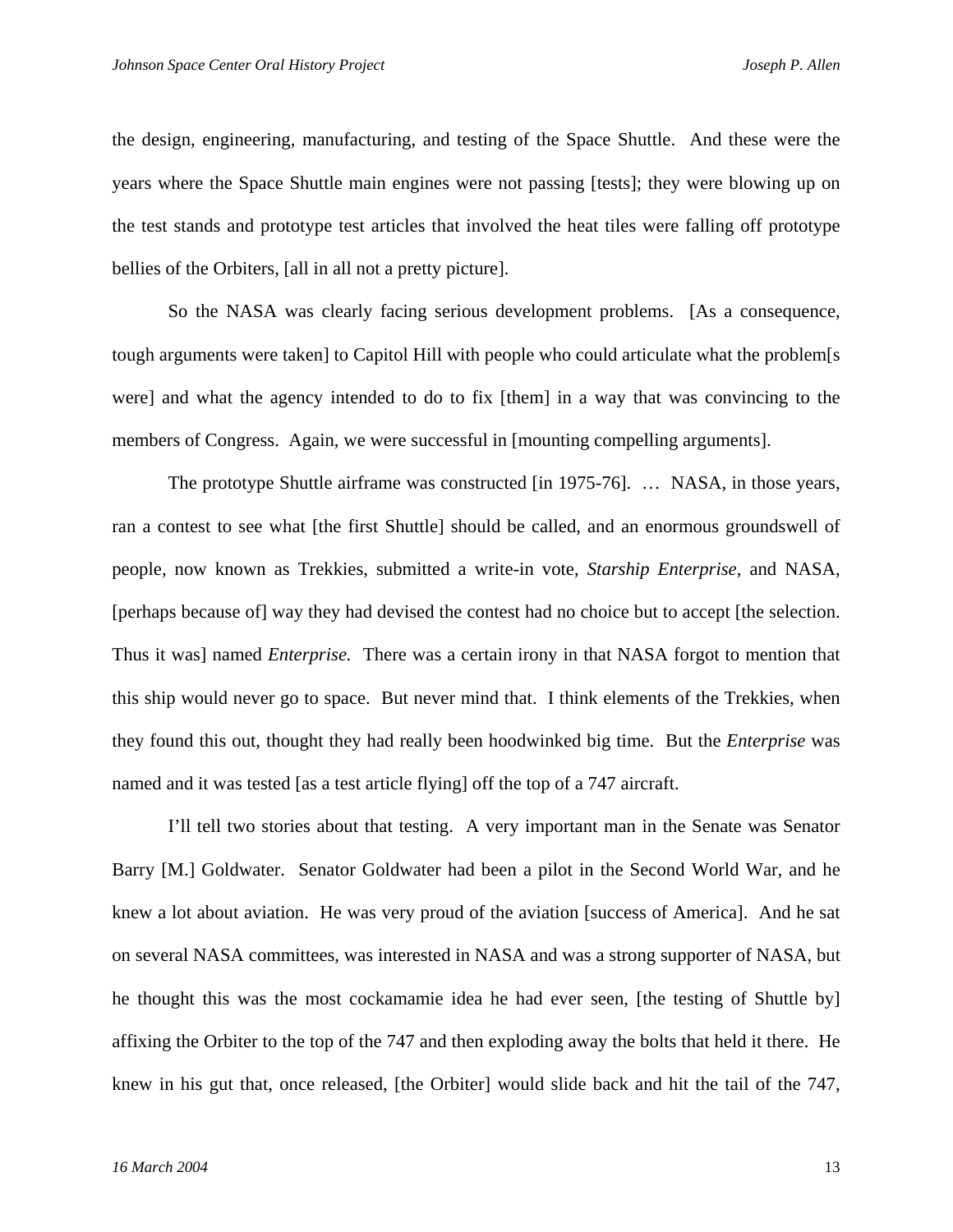break it off and [everything] would be lost. He just knew it. He wanted hearings [held on this very concern].

… I talked to his staff, and said I would organize the hearing, but I requested fifteen minutes with the Senator himself to go over the aerodynamics of [the problem] a little bit. I was taken in to see the Senator. I brought a model and I said, "Senator Goldwater, I understand your concern, but I'm a pilot [as well]. Let me just talk as one pilot to another. No science here; we're just talking pilot talk." I then described for him the way the Orbiter is mounted on top of the 747, with its nose slightly high [gestures]. [In this angle] it has a positive angle of attack. When [the Orbiter and 747 sit] sit on the ground, [the Orbiter] rests on the 747 with a weight of 200,000 pounds. Nonetheless, the 747 can still lift off the ground with a 200,000-pound payload. But I said, "It lifts off and climbs. Now, as it goes faster and faster, because the Orbiter has a positive angle of attack, it, of course, has lift. The lift causes [the Orbiter] to weigh less and less as the 747 goes faster. There is a point when it weighs nothing at all. It's not bearing on the 747 at all."

The Senator said, "Joe, I understand that."

I said, "Now, it goes even faster and it's actually now carrying some of the weight of the 747; it's tugging up on the 747. And it's at that point that we blow the bolts. So what happens when the bolts blow is [the Orbiter drops the 747], because it's carrying some of its weight."

And the Senator said, "That makes complete sense to me."

I said, "Now let me show you the calculations. The tail drops and by the time it goes below where the Orbiter is, the Orbiter has moved back only an eighth of an inch toward the tail, so it's not going to hit it."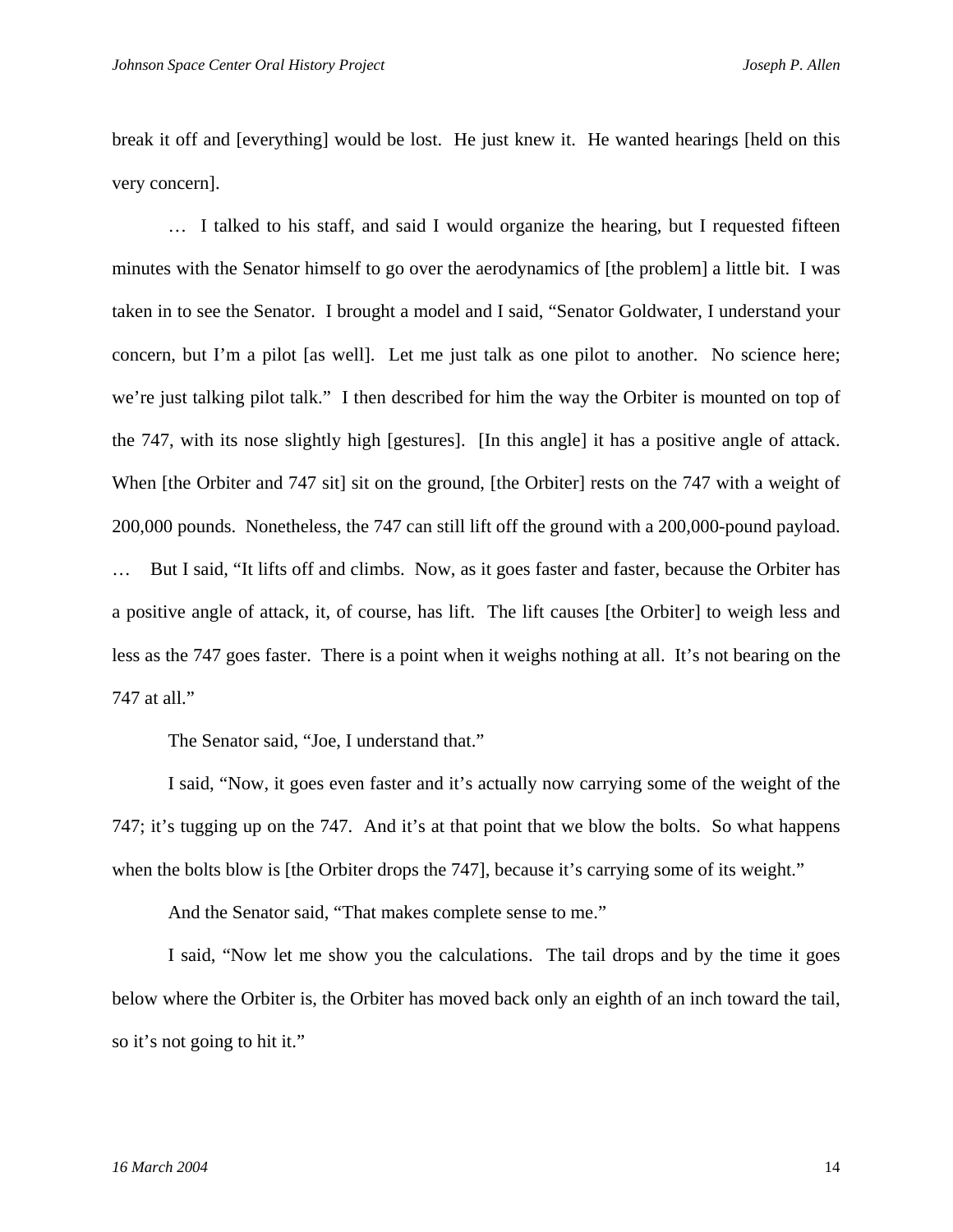And he said, "I understand that. Why didn't NASA tell me that before?" No hearing [was held].

Another Senator [who] sat on the Appropriations was Senator Birch [E.] Bayh from Indiana. I'm from Indiana; I know Indiana people. He was a rather liberal Senator. He was not keen on NASA. He was not a friend of NASA. He wasn't antagonistic as was Proxmire, but he didn't do a lot for NASA. I got to know individuals in his office, including [a most genuine] lady [who] ran his office, and I discovered one day that she was from Rockville, Indiana. Rockville is a very tiny town. It has maybe two stoplights, or three, max [maximum]. It is thirty miles from where I grew up in a somewhat bigger town, not much bigger. I knew something about Rockville that she did not know, and I got a photograph of the 747 with the *Enterprise* on top, flying along, a beautiful big photograph, and I took it in to this office. She said, "Joe, how are you?"

I said, "Fine."

She said, "This is for the Senator?"

I said, "No, this is for you. I brought this to you. I want to tell you something about [this photo]. This, of course, is the 747 and it's worth \$300 million, and this is the Orbiter, [even more] valuable." And I said, "The 747 on these tests is flown by an individual I think you know. His name is Tom McMurtry, and he grew up in Rockville, Indiana." And he was, up until a few years—he was a very skilled test pilot at NASA Dryden [Flight Research Center, Edwards, California].

And she said, "That's being flown by Tommy McMurtry?"

I said, "Yes, that's correct."

She said, "Golly. How much is all of that worth?"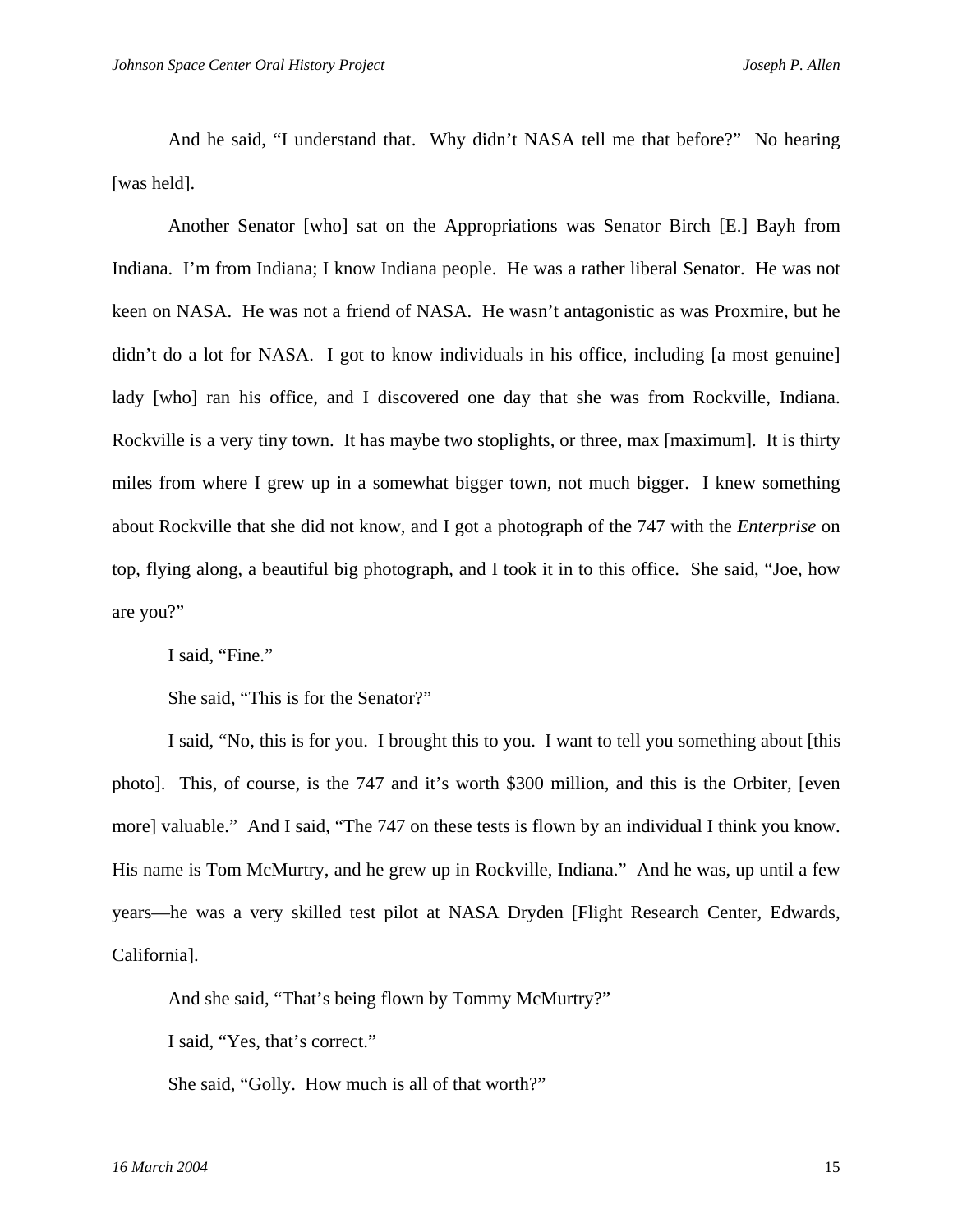I said, "Well, it's about a billion and a half dollars."

"Lordy," she says, "I remember when Tommy's daddy wouldn't let him drive the Buick." [Laughter] She was older than Tom, but she knew him [as a boy].

[She immediately put the] picture up on [the Senator's] wall, [and to my recollection] the Senator never voted against NASA again, ever, not once. So that's a way that our laws are made. It's a funny story.

When *Enterprise* was tested, we took numbers of members of Congress out to watch the drop test, and the Air Force was happy to supply several important big airplanes to take them out there. I flew out with Mr. [Olin E. "Tiger"] Teague of Texas, who was the Chairman of the Space Committee, [and] numbers of members of the Congress. Mr. Teague was a wonderful individual. He was an awardee of the Congressional Medal of Honor. He had been nearly killed in the Second World War. He carried war wounds on him, visible, to the end of his life, including a badly deformed leg that had been repaired and put back, but he had been unable to walk on it for about a year and a half after the injury. He was a soldier's soldier. [George Fisher] ran [Mr. Teague's] office [in Congress, but earlier he had been] his master sergeant, and they had [together] fought all through Europe. [George] ran the office the way he had run the platoon in Europe. It was a no-nonsense place.

Mr. Teague had come into [Congress] out of Bryan-College Station, [Texas]. He campaigned [for his first term in part] from his hospital bed, because he still had not recovered from his war wounds. [In the mid 1940s, Mr. Teague was elected to] Congress, [and] immediately [was] taken under the wing of Sam [Samuel T.] Rayburn, and he [often] spoke so fondly of "Speaker Sam." [The Speaker had stressed to] Mr. Teague that part of a [being a] good Congressman was honesty. [Consequently], a Congressman should never receive gifts of any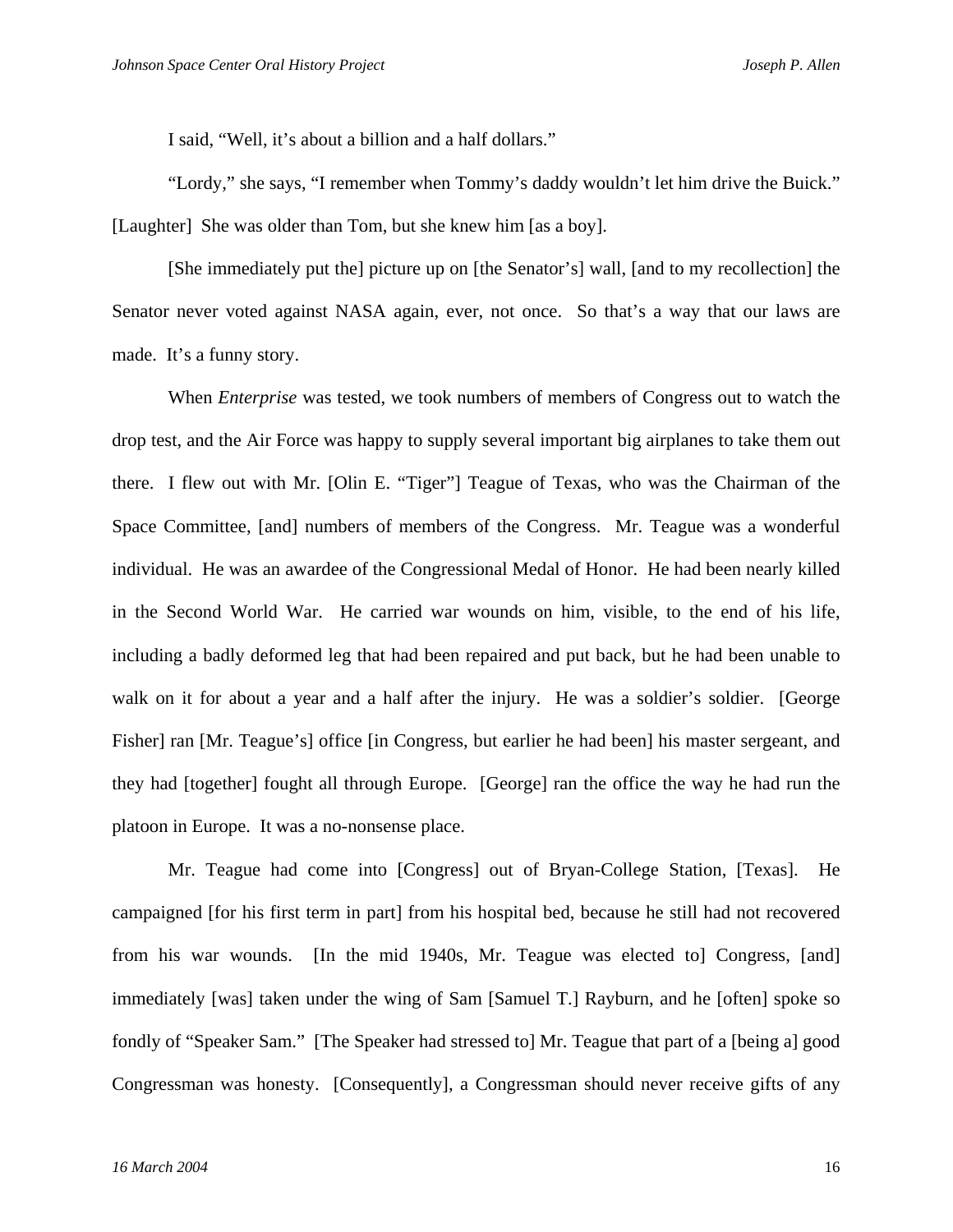kind that were worth more than five dollars. Of course, anything that came in a bottle couldn't be worth more than five dollars, so [Tiger] was very happy to receive gifts in bottles, and whenever we traveled, I made certain that there were several bottles of Early Times whiskey on the NASA aircraft. Even though our Administrator was a Mormon and didn't exactly approve of [such beverages], he did not say no, bless his heart. [Rather], he said, "Whatever the Chairman wants, the Chairman gets."

So I watched Mr. Teague fly all the way to California, drinking at least one full bottle of Early Times whiskey and playing gin rummy with Congressman Bill [William M.] Ketchum. [Gin is] a very tough mental game, as perhaps you know. At the end [of the flight], I went up to Bill and I said, "Bill, you are an excellent gin rummy player."

He said, "Joe, you're right." He said, "I am such a good gin rummy player that I've never been quite able to beat the Chairman." [Laughter] And his eyes just twinkled [because he knew that] I knew exactly what he had been doing. You could see it. Maybe that's another way [our] laws are made.

The first [drop] test [of the Orbiter] took place very successfully. A story that I'm very fond of [relates to that first test. There we all were]—members of Congress, a handful of us NASA people, including Dr. Fletcher—[watching as] the *Enterprise* gets lower and lower, [about to touch the desert bed], and suddenly Jim Fletcher realizes the landing gear's not down. [In a near] panic, [Jim] begins to shout, "Landing gear! Landing gear!" Well, the landing gear then pops out, comes down, and [locks in place for the landing just seconds away]. The flying procedure is you can't put [the gear down] until the airplane's going [less than] a certain speed lest you rip [the gear] off. And that speed [occurs only when the Orbiter] is very close to the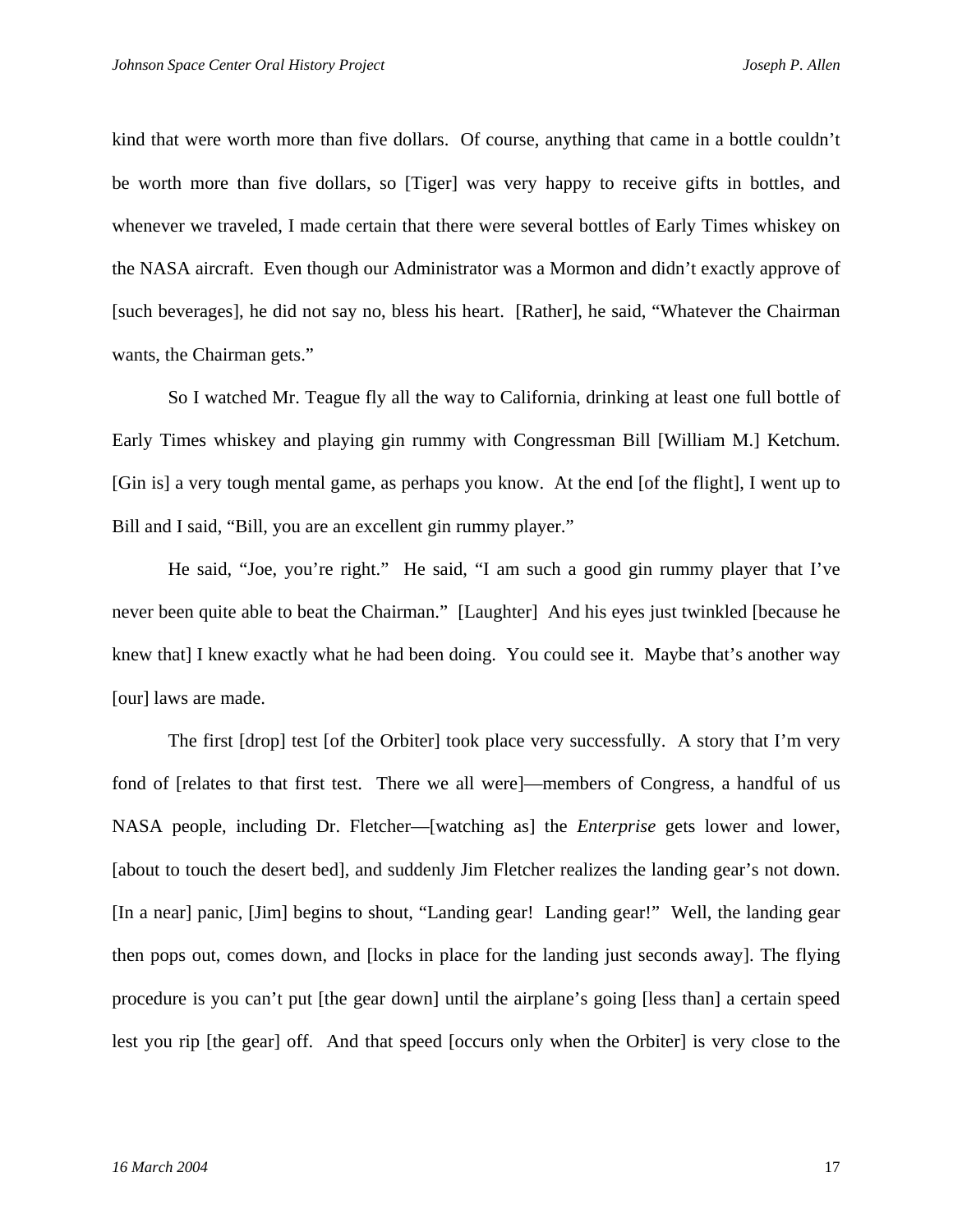ground, so [the scene] is unnerving to watch, no question. You see it in Space Shuttle [landings, the gear] comes out right before touchdown. It's the same procedure.

[As] we were walking back, Dr. Fletcher comes up to me and he says, "Joe, I am very upset with myself. I'm so embarrassed [with myself for shouting], and you should have told me that the landing gear [would] not come down until the last moment. Why didn't you tell me?"

I said, "Jim—," and I usually called him Dr. Fletcher, but I said, "Jim, my responsibility is the Congress, communication to the Congress. You did not hear one member of Congress shout 'Landing gear!' They knew when it was coming down. You talk to others on your staff."

He said, "You're correct. You're correct about that." ... He was [a] gracious [and honest individual].

I had such happy feelings about that flight, because Fred [W.] Haise [Jr. was the chief pilot aboard], and Fred had flown Apollo 13, [the flight in which the crew] almost didn't get back. Then between Apollo 13 and the landing tests, Fred was in a single airplane accident and had been horribly burned, terribly burned, and had recovered over a period of probably [four] months in the burn ward [at the Medical Center] in Galveston, Texas. ... He nearly didn't live through it, but he did [yet much of his body is] still horribly scarred. Have you talked to Fred?

WRIGHT: We didn't get to talk to him, but he's been talked to.

ALLEN: We split up duties in the Astronaut Office to sort of [baby]sit with him, and I always had the nighttime duty, so I sat with him many, many nights there. I was an astronaut without many assignments, so I was on the Fred Haise "watch" a lot [and I was personally aware of the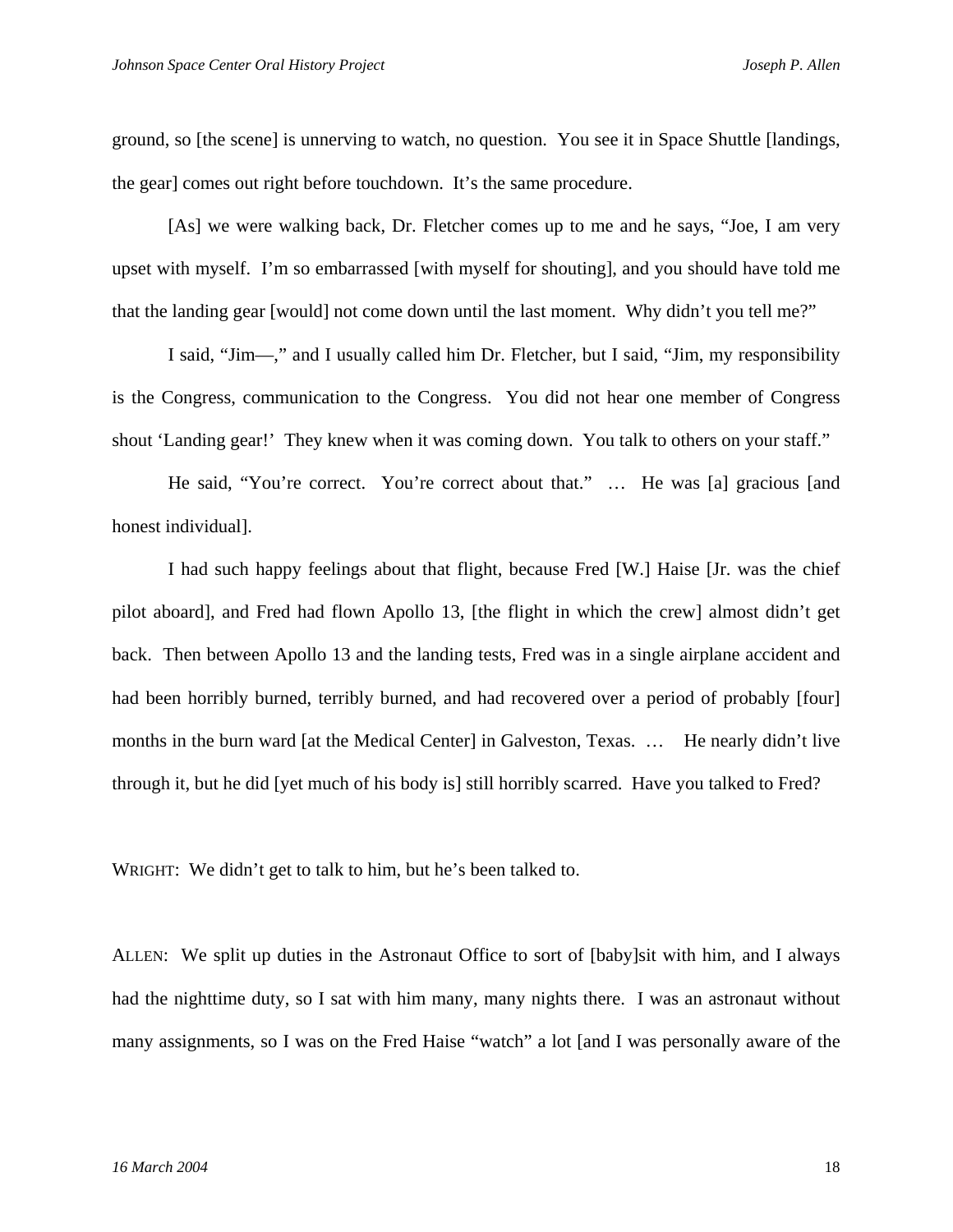suffering he had endured. Thus], I was thrilled at his successful flight, because [through it in a sense he] got the monkey off his back by flying successfully [again].

 During the time I was in NASA Headquarters, [I spent time again with a] friend of mine from the Apollo years, Mike [Michael] Collins. Mike was the Curator of the Air and Space Museum as it was being designed, developed, and built. Mike had left Apollo 11 and done several things, including gone with the State Department [until he] decided that diplomacy was really not his cup of tea and he'd left the State Department. He was in the private sector [for a while], then he [was] engaged to be the curator of that museum. [Under his leadership, the Air and Space] Museum was opened on time and under budget. When that happened, I told Mike that he clearly had now failed still again as a government [employee. Being] on time and under budget [is not done in our government]. …

 One of the pioneering things the Air and Space Museum did [was to include] an IMAX theater. IMAX had just been invented, and there were no IMAX movies as yet. [The museum] organized to have commissioned the first IMAX movie, which was called *To Fly*. … [Both the original movie and the IMAX format have] been a spectacular success.

[Mike] and I were so pleased by [the IMAX success], that we began a campaign to get an IMAX [camera] aboard a Space Shuttle, although the Space Shuttle hadn't even been successfully tested yet. We got some documents—[memos and letters—into] the system, even in those early years, that ultimately resulted [I think] in IMAX being allowed to go aboard. I was keen on [IMAX] because I'd always been very interested in photography, and I still am. When we get to the Space Shuttle missions, I can speak to that some more.

 Mike and I were good friends in the city [of Washington]. We would run on Saturdays and then we would play handball early in the morning at the Pentagon through the week. Mike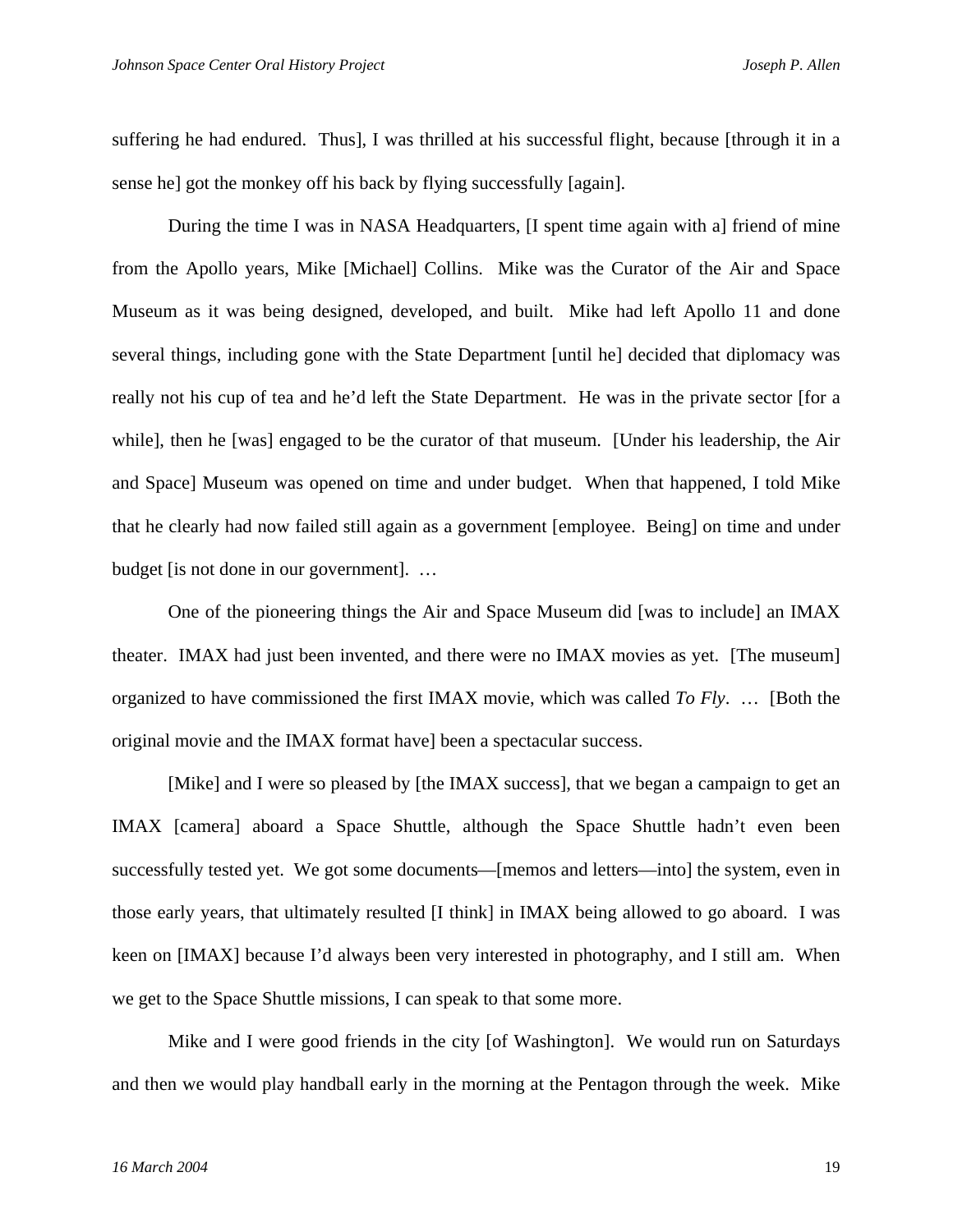was one of the most skilled athletes in the Astronaut Office. He's very skillful at handball and a very skilled squash player. …

 He got me sort of interested in running, and the job I had was so frustrating that, really, it was helpful for me to take out my frustrations just by running. One day he said, "Joe, they're starting a marathon around here. They're going to name it the Marine Marathon, and I think you and I should run in it."

I said, "You're out of [your] mind."

 But he said, "Oh, come on. We'll just run together and we can do it." So he got us signed up. I think it may have been the second Marine Marathon. … But we ran in it together, and we both finished it. We were both—let's see. I have to calculate how old I was then, but I was in my forties, maybe forty-one, forty-two.

We finished it, and I declared, "Boy, that's it for me. One's enough," as I ached the next day and the next.

On Wednesday, Mike called me, "Joe, good news."

I said, "What?" I said, "I don't want to talk to you again."

He said, "Good news. We ran that so fast that we're qualified to go run in the Boston Marathon." [In those years], Boston was the only marathon that you had to qualify [to enter], and since we were older than forty, had qualified to go run in the Boston.

I said, "Mike, I'll kill you." Well, we later ran in the Boston marathon as well, [and I finished in a time of three hours]. …

When he retired from that job as the curator, as part of his retirement party, I donned running gear and came in like an Olympic runner, carrying a torch, and gave him some awards. That was there on the floor in the Air and Space Museum after hours. …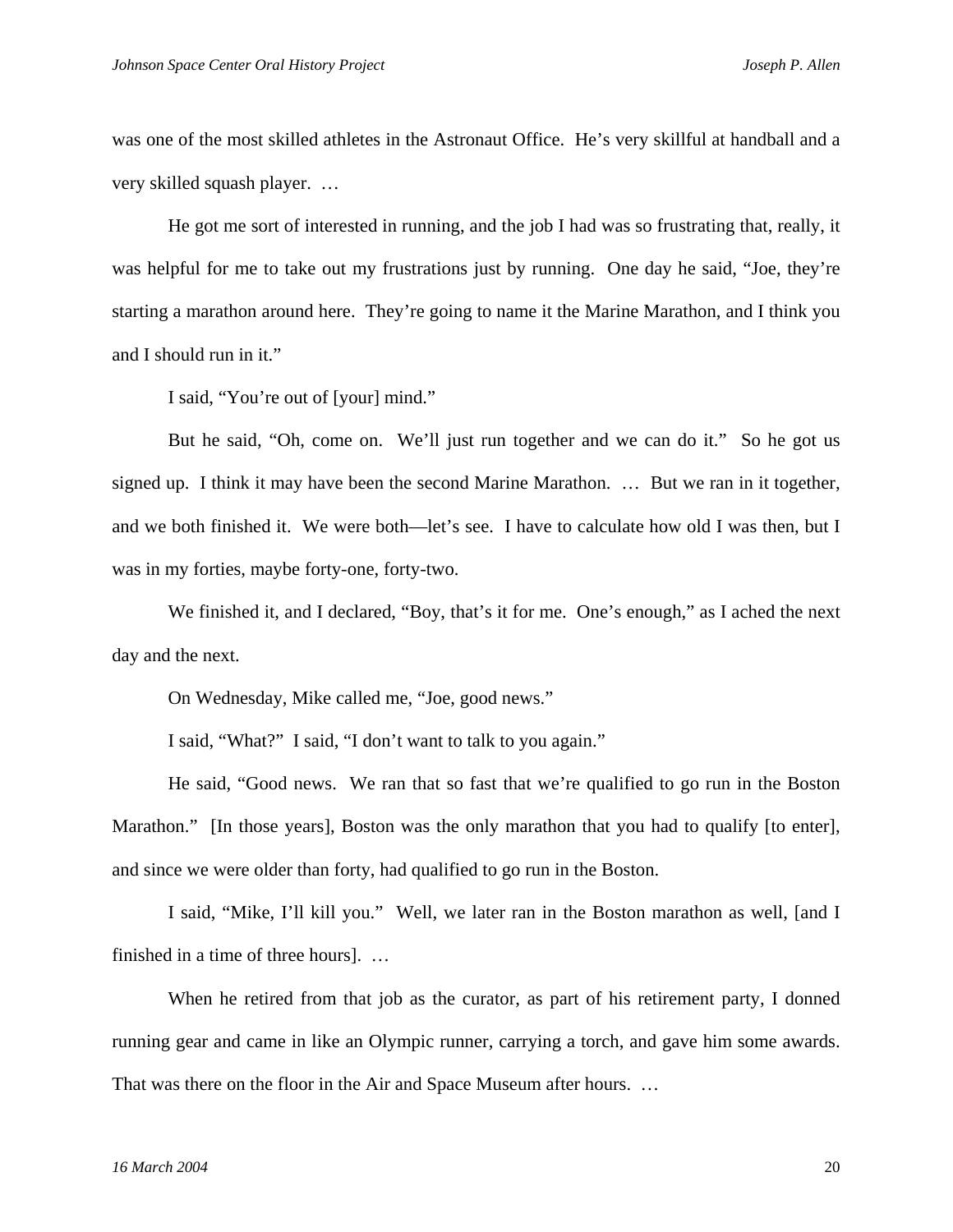An individual had gone to see Mike because the NASA was thinking about a broader astronaut selection of sorts. The individual [who] had gone to see [Mike] was an engineer [who] worked for Xerox. Mike had sent her to see me, and that's how I got to know Judy [Judith A.] Resnik. She came to see me [at NASA Headquarters] and talked about applying [to the Astronaut Office], and I encouraged her to apply. Her age was good, her skills were obviously going to be very competitive, and she was a no-nonsense engineer. … [I have thought about that first meeting many times since then.]

I left NASA in August of '85. [At such times], you're always asked to give speeches [in public forums. I refused most but did agree to give a] last talk as a NASA astronaut; I would talk to the teachers, the teacher applicants [for the Teacher in Space]. I came from JSC, flew into Andrews [Air Force Base, Maryland], and Judy Resnik [came] with me. The two of us gave the lecture to the applicants—[a hundred or so finalists]. Two from each state, plus maybe a territory, or [two]. Then the next day, [Sharon] Christa [McAuliffe] was selected, with Barbara [R. Morgan] as her backup. Just the poignancy of all that, because then later, Judy, of course, was assigned to the flight with Christa, [the flight destined to be the last flight of the mighty spaceship *Challenger*]. …

 One more story from those years as Assistant Administrator. NASA was going to land the *Viking* on Mars on the Fourth of July, in '76. It turned out there was a horrible dust storm on Mars and so NASA wisely waived off the landing. I think your records will show that it landed on either the 19<sup>th</sup> or the 20<sup>th</sup> of July, when the dust storm abated. [That] itself [is] interesting, because [July 19-20 is] Moon landing day, more or less. When NASA decided to [land then], I was furious, because our main hearing in front of Chairman Proxmire for appropriations on an extremely difficult appropriations bill had been scheduled for weeks and it was going to be the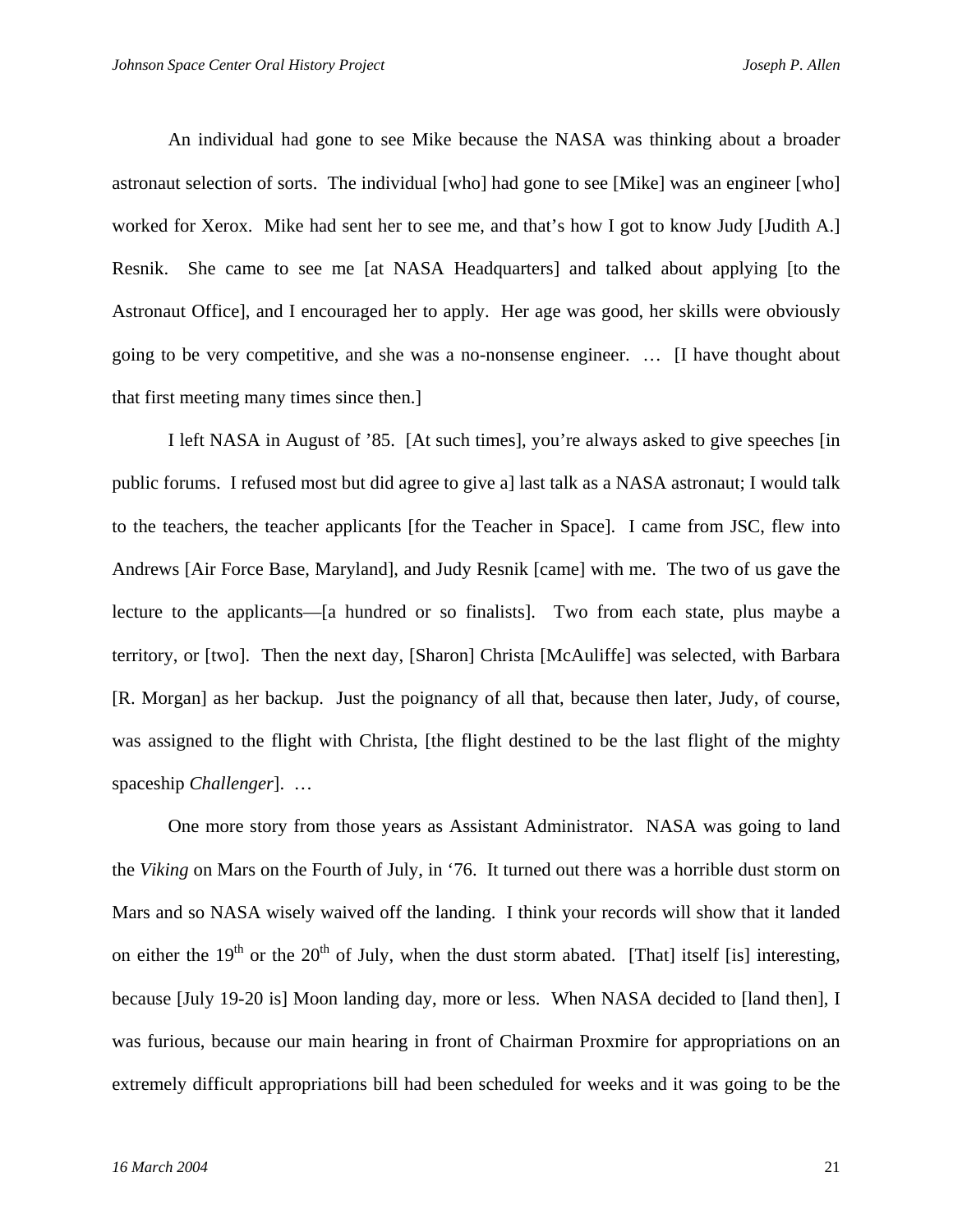day after the attempted Mars landing. I thought, "This shows that NASA is an engineering organization; it doesn't have the vaguest clue about politics. This is really a bad idea." I raised [this political disconnect] in Administrators' meeting, but everybody [decided], "Well, we just have to do what we have to do."

[At that time], Tom [A. Thomas] Young was one of the *Viking* managers at NASA Headquarters. [He was] later to become the president of the Martin Company—and this is the Tom Young that has run many major studies of NASA in recent years, some of them very critical about our current NASA. The *Viking* [landing] was [totally] successful.

I was at my office at about six the next morning, preparing for the hearings, and Tom brought to me a box of buttons. [Each button] was a smiley face with the words "Hello, Mars" [across the smile]. … [Tom] thought [these buttons] might be useful to give to the Senators and so on. And Jim Fletcher, to my astonishment, put one on his coat as he went up to testify [and prior to the testimony, handed one to NASA's nemesis, Chairman Proxmire].

… Towards the end [of my Headquarters assignment], I was asked to come up to see George Low, and I was taken into his office with his assistant at the time, just the two of us, and he said, "Joe, I want you to hear this, and Ann, I want you to hear it, because we have some homework to do." ... He said, "The subject that I want to address is my leaving NASA. I will leave NASA in two weeks." I was flabbergasted and shocked. I could not believe that he was going to leave. "I'm going to leave NASA," he said, "to become the President of RPI," Rensselaer Polytechnic [Institute, Troy, New York], which was his alma mater and it's one of the great engineering schools, universities, of the nation, no question about it.

We had to notify the Congress [and many related VIPs (Very Important People)]. We had to draw up press releases, and I can remember I had a hard time doing that, because I was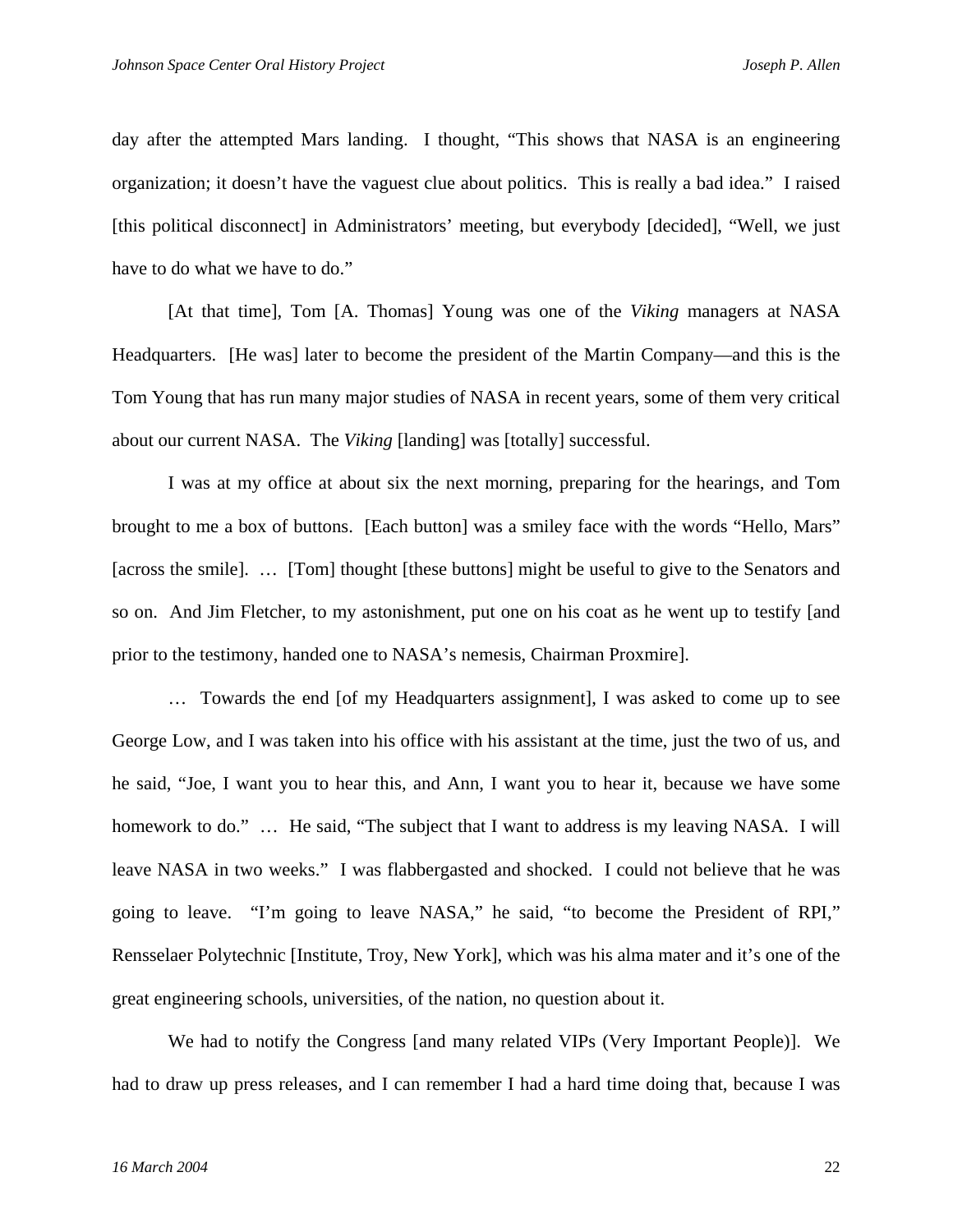having to read these through tears in my eyes. I didn't want him to leave NASA, and I was fearful about that, because he was such a brilliant man and such a leader, that I had just a bad feeling in the pit of my stomach. Without people like George around, on this extremely difficult assignment, we've been through some catastrophes, and we're going to have more in the future. It's just too nonforgiving an environment without extremely smart people involved.

Well, [George] became the President of RPI, and [he personally led] that university to an entirely new level [of recognition and accomplishment] over the [next] years. I actually was there after he had been there about six months, I think, and I was there, I will say, on the  $17<sup>th</sup>$  of April, because I gave a lecture. He asked me to come up and give a lecture on science. I went there, met Mrs. Low and George Low, and then gave a lecture to a colloquium [in] a very elegant hall, and as I recall, [I gave a very] good lecture [about recent discoveries in space science]. ...

The one thing that was a bit awkward was [in order to] get to the podium, one had to step over a railing that was that high [gestures], because it was a room that actually had been used as a church at one time. This railing had a bar that you could lift up and walk through it or you could just step over it. George stepped over it, then he introduced me and stepped back. I went to it, I reached down to raise the bar and walk through it to get up. I thought, "This looks bizarre." The reason I raised the bar, I had actually run the Boston Marathon that morning and I couldn't lift my leg any more. I was fine, but I was having muscle challenges in my leg, so I didn't want to trip and embarrass myself completely by going over this small bar. I had not told [George] that I'd [run the race earlier], because I had committed to give the speech before Mike had entered me in the Boston Marathon. …

It was now time for me to go back [to Houston, Texas, and again be on flight status]. The Shuttle had been more successfully undergoing tests and the NASA had selected thirty-five new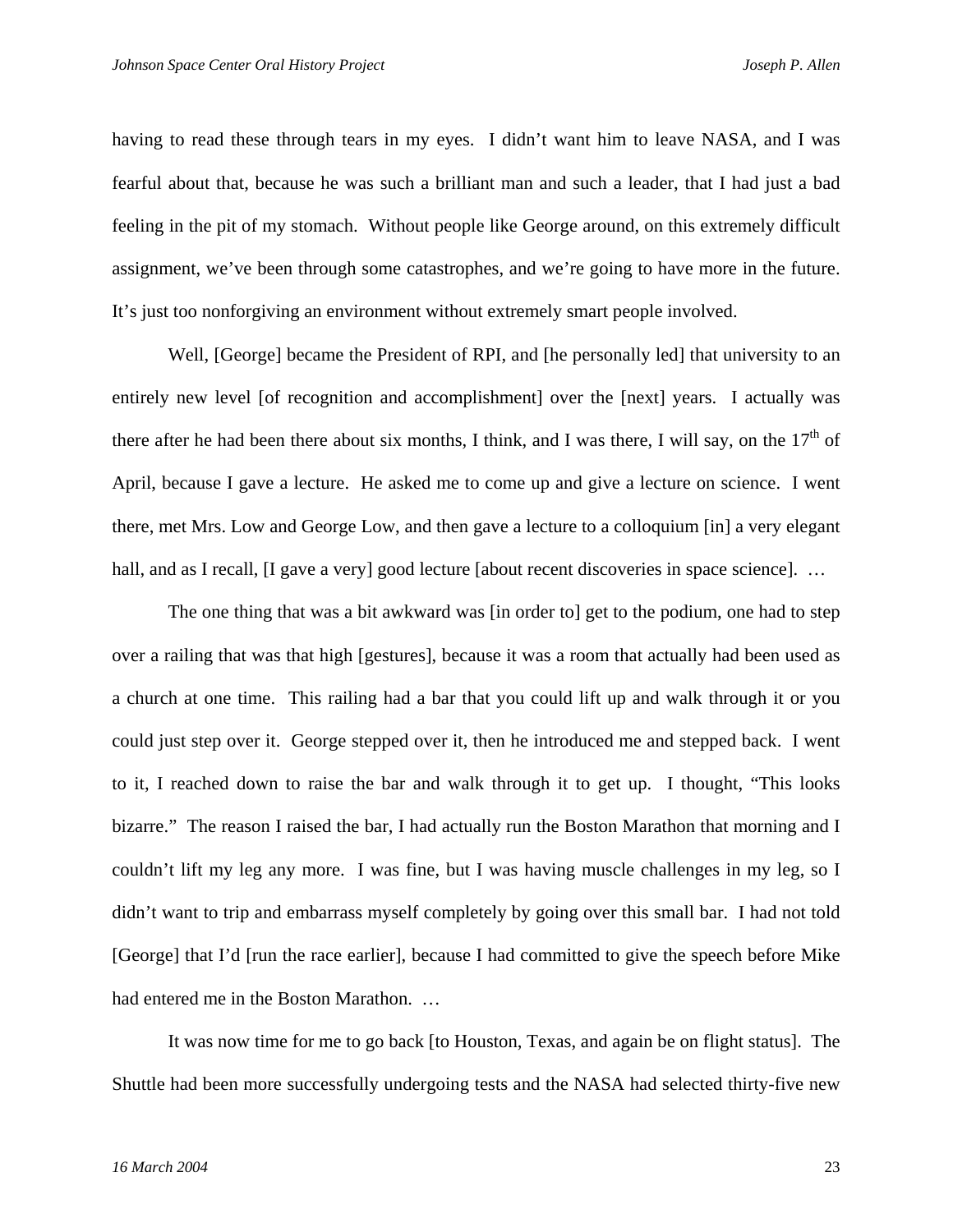astronauts. I asked permission to report for active duty one day before [the new astronauts arrived]. More superstition than anything, but I didn't want to be considered junior to thirty-five people, having been associated with the Astronaut Office for [longer than they].

[In their first night there], I was introduced by George [W. S.] Abbey as the thirty-sixth [astronaut]. He said, "I told you there were thirty-five; there are thirty-six. This is Joe Allen."

I gave a little talk and I said, "Yes, what Mr. Abbey said is true. I had come earlier and I had some problems as an astronaut candidate, and as a consequence, I was banished to NASA Headquarters for three years. Don't let this happen to you." I thought this was rather amusing, and I think Mr. Abbey thought it was humorous, but I was surprised when some of the thirty-five didn't laugh at all. [Laughs] They thought I was telling the truth and they were very concerned over, for goodness sake, what had I done, so they wouldn't do the same thing.

… [As my first assignment back as an astronaut I] then became involved in early flight techniques meetings and was assigned support crew to STS-1, with [John W.] Young and [Robert L.] Crippen, and worked in that capacity until STS-1 flew and served as the reentry CapCom [Capsule Communicator] for STS-1.

Those were busy and challenging years, and certainly that flight is unique in human spaceflight history, certainly unique in the United States. It may be unique in the world, because it's the only [space] vehicle that I know of that was tested the first time with humans on it. [This] would never be done again, not even close. Those two individuals are heroes in every sense of the word, bold in the extreme, and I think they themselves will tell you that they're lucky to be alive.

But the systems worked exactly as Max Faget had engineered and designed them, and as Chris Kraft and others had organized the flight techniques and operations. That flight was as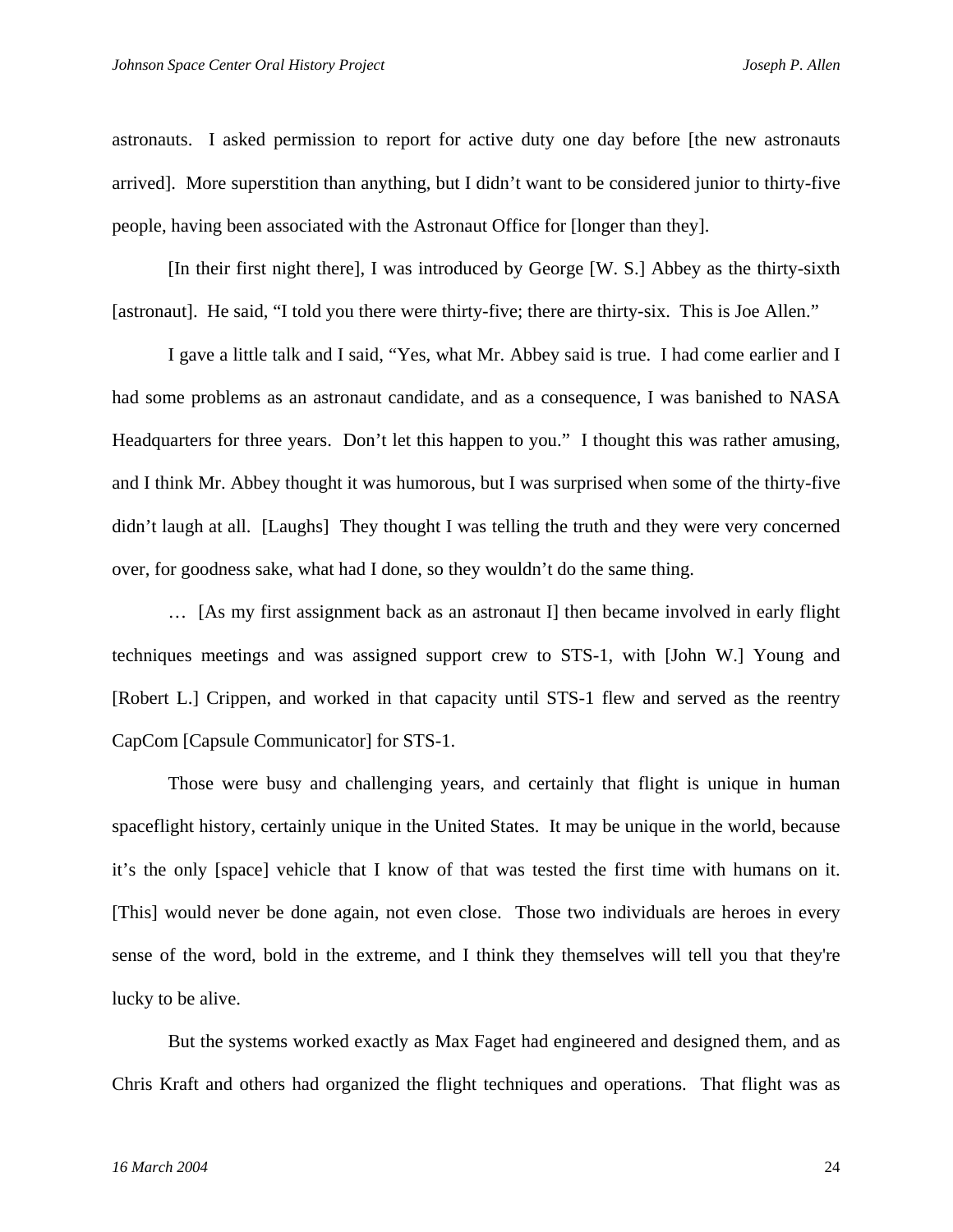good as any flight we've ever flown. As they say, the rest is history, including the videos of John and "Crip" walking around underneath, looking at all the tiles [that] were still there, and John so excited about the tiles [being] still there, and giving credit to the American working man and woman to getting it done. It was as great an event in many ways—well, an engineering feat [as great] as the Apollo landing was, I think. ...

A lot of interesting stories about getting ready for that.

ROSS-NAZZAL: I wonder if this might be a good place for us to stop and pick up with. We're running close to your time.

ALLEN: I'm going to tell one story.

ROSS-NAZZAL: Okay.

ALLEN: Yes, it may be.

My wife and I had moved back to Texas, and we had an automobile that we'd had since we left Texas. The winters up here had not been kind to it. It probably was meant to be driven in Houston, but it wasn't meant for the snow and ice and the salt [of the Northeast]. This was characterized once, during a simulation when during kind of a down time, one of the controllers—in fact, it was a man named Ed [Edward I.] Fendell said, "Flight, can I ask a question of CapCom?"

"Yes, go ahead, INCO [Instrumentation and Communication Officer]."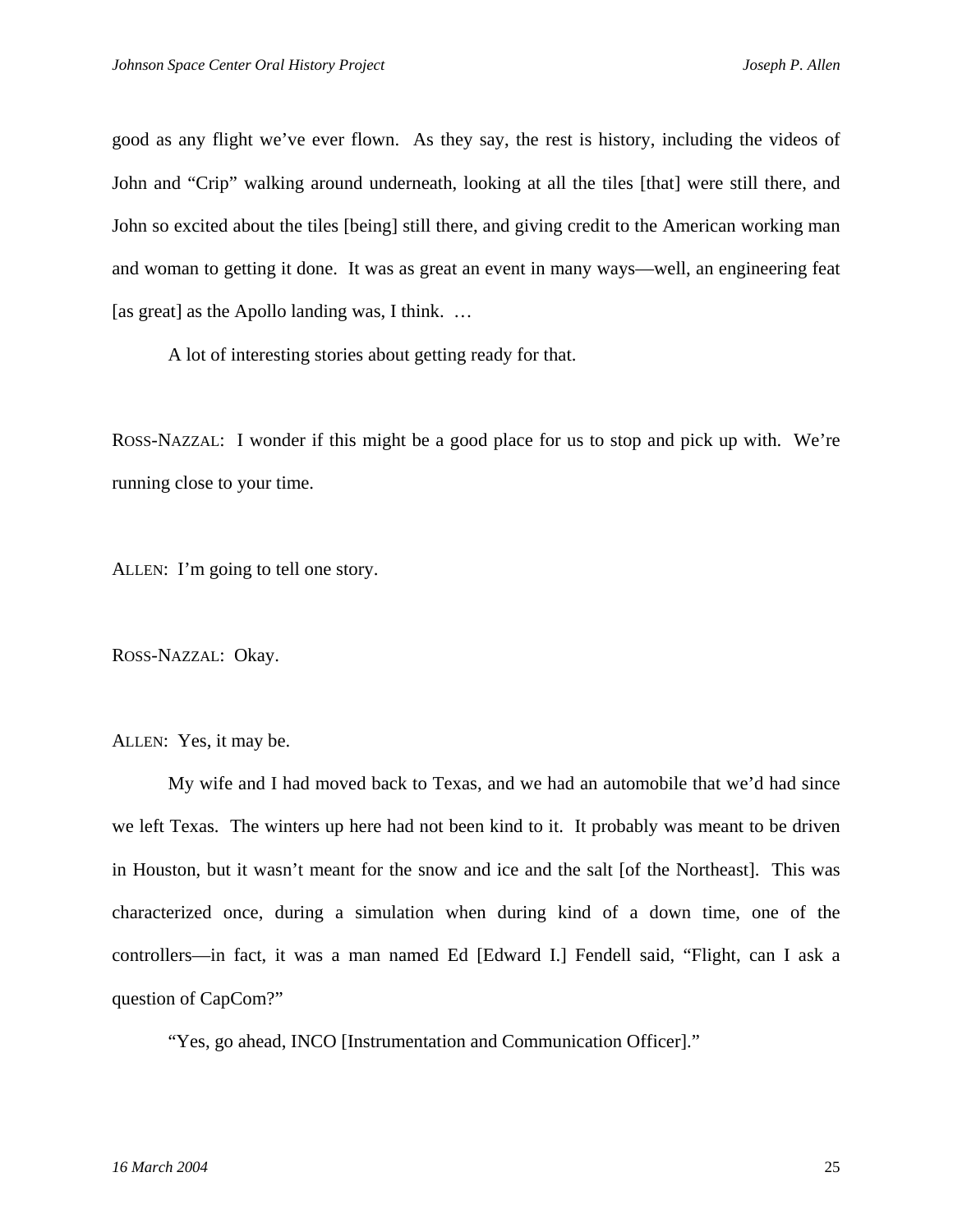"Yeah, CapCom, I saw your automobile out in the parking lot today. I didn't realize that Rust-Oleum made a car wax." [Laughs] They were just kidding me about it. So I took a lot of heat about my car.

When we got ready to fly STS-1, I was support crew to Young and Crippen, I was also an assistant to George Abbey. I was the "Bubba." He said, "Joe, we're going to go take John and Crip out to the airplanes. Come with me."

I said, "Fine. Why do you need me?"

He said, "My car won't start."

 I said, "Oh, terrific." He couldn't get his car started. I said, "Okay," then we went down and we got in my car. I'd had lunch with them the day before, and John hadn't had any money, so I'd bought his lunch for him. We got in the car and John reached in his flight suit, and he took out the money and he gave it to me.

I said, "Come on, John."

 He said, "No, you don't go fly these things when you got debts." He paid me. He was correct, and I was correct to accept it, so he had no debts. "All my debts are paid," he said.

We're driving out there [to Ellington Field, Houston, Texas], and as we get there, I realized that I can see television antennas out near the airplanes, and just a terrible chilling thought goes through me. First of all, these guys are going off to goodness [knows where]. The second is, they're going to be getting out of my car on television and my wife is going to see it and she's going to be so mad, she's not going to talk to me for days. I said, "You guys, I've got a favor. This sounds a little peculiar, but I can't really—can I drop you at the parachute shack?"

George said, "No, their parachutes are in the airplane."

I said, "I just need to drop you [out of sight of the TV cameras. Then] you just walk out."